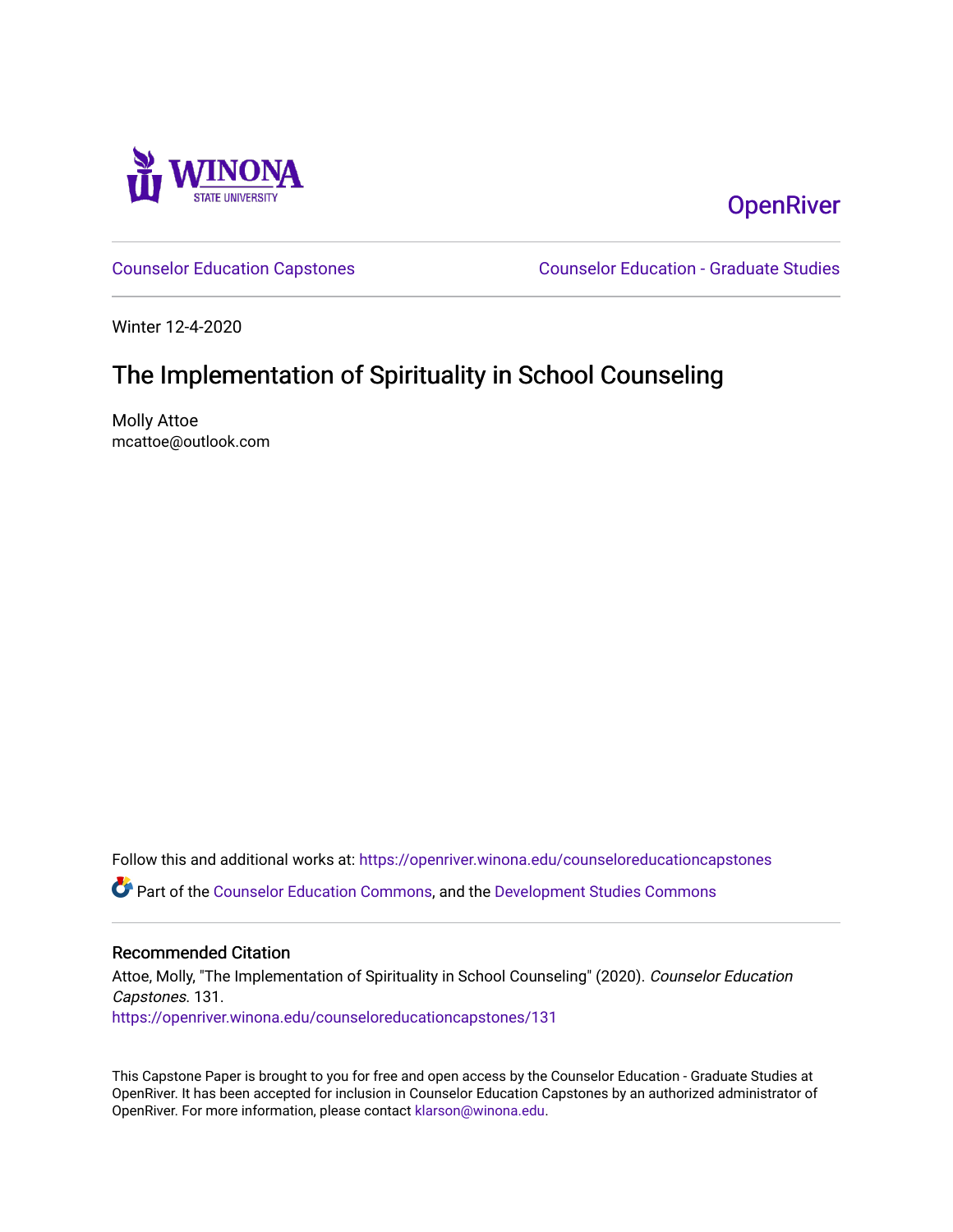## Running head: THE IMPLEMENTATION OF SPIRITUALITY IN SCHOOL COUNSELING 1

The Implementation of Spirituality in School Counseling

Molly C. Attoe

A Capstone Project submitted in partial fulfillment of the

requirements for the Master of Science Degree in

Counselor Education at

Winona State University

Fall 2020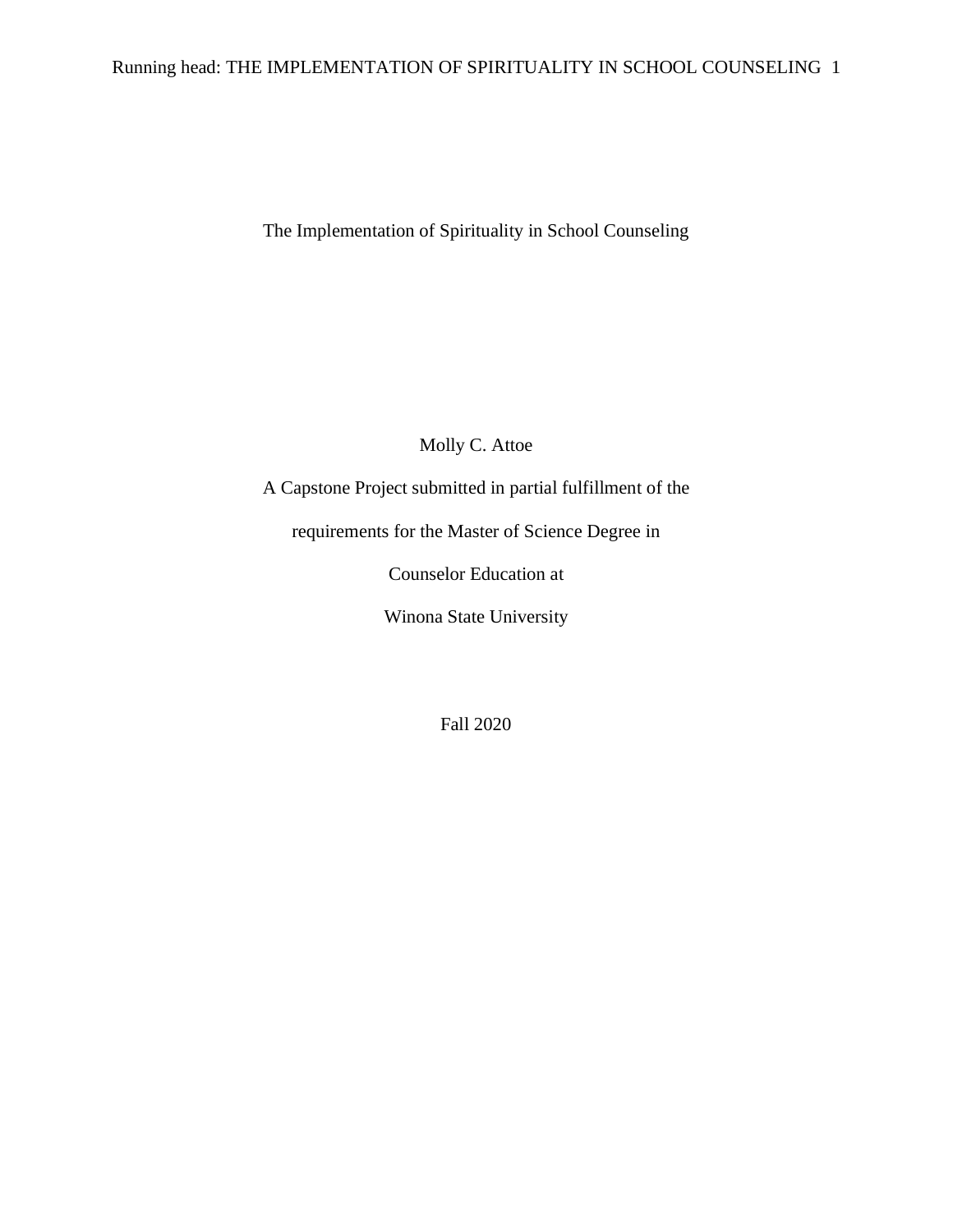Winona State University

College of Education

Counselor Education Department

## CERTIFICATE OF APPROVAL

## CAPSTONE PROJECT

\_\_\_\_\_\_\_\_\_\_\_\_\_\_\_\_\_\_\_\_\_\_\_\_\_\_\_\_\_\_\_\_\_\_\_\_\_\_

The Implementation of Spirituality in School Counseling

\_\_\_\_\_\_\_\_\_\_\_\_\_\_\_\_\_\_\_\_\_\_\_\_\_\_

This is to certify that the Capstone Project of

Molly Attoe

Has been approved by the faculty advisor of the CE 695 – Capstone Project

Course Instructor in partial fulfillment of the requirements for the

Master of Science Degree in Counselor Education

Capstone Project Supervisor: Anquinetta V. Calhoun, Ph.D.

Anguinitta V. Calhoun

Signature

Approval Date: 4 December 2020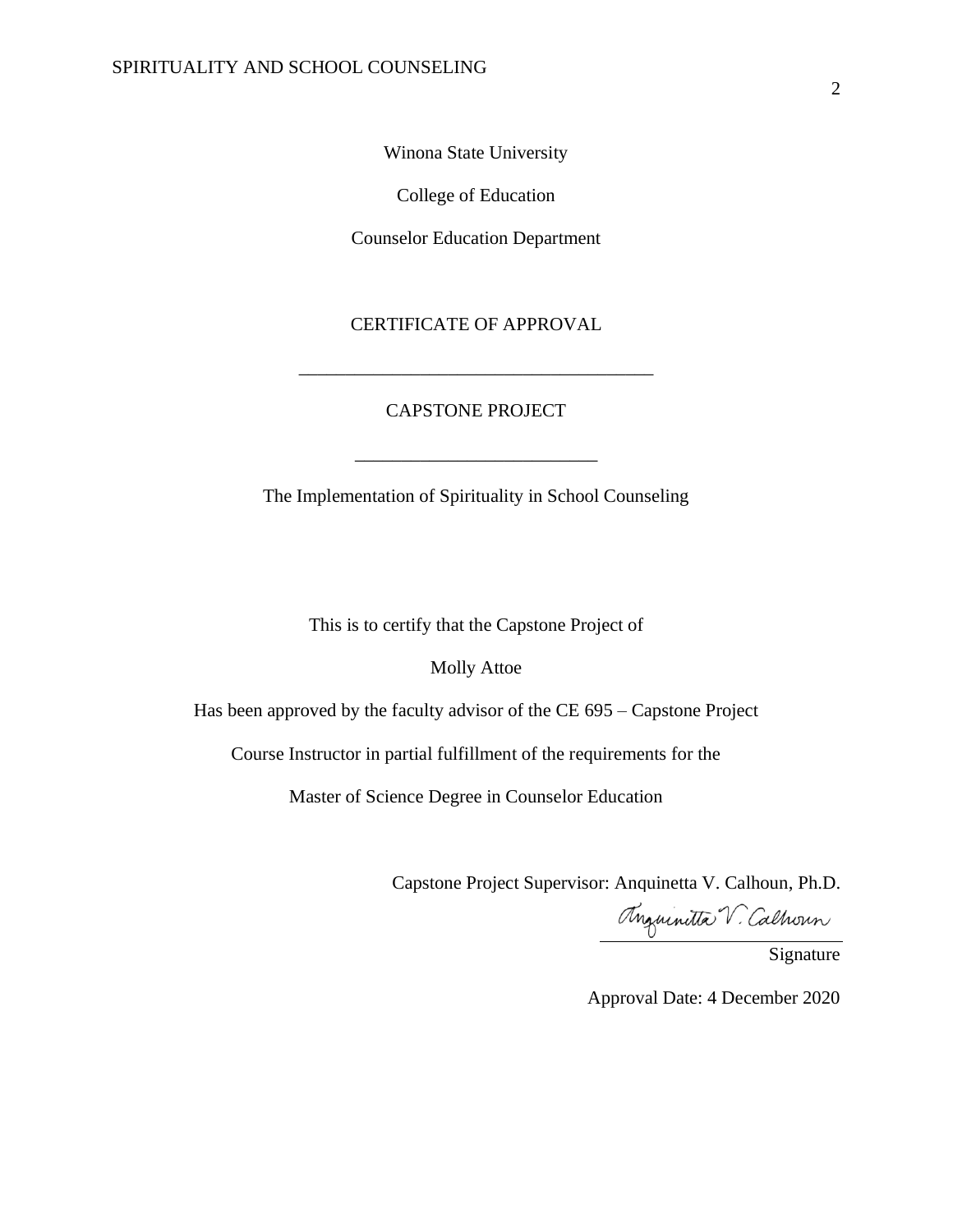#### **Abstract**

Spirituality has been identified in empirical literature as a developmental asset for adolescence and a protective factor for areas including mental health, life satisfaction, purpose and behavior. These benefits emphasize the importance of spirituality exploration and development in this stage of life. School counselors, given their professional duties to support academics and social-emotional development, are in a prime position to achieve positive impact. Hesitations and limitations do exist for this practice, however. Lack of consensus and understanding surrounding the difference between religion and spirituality, as well as laws and policies complicating the incorporation of these areas in school have caused hesitation and confusion among counselors. This uncertainty of the counselor's role and appropriate boundaries, as well as insufficient knowledge regarding the need for spiritual support, has caused a gap in support for the adolescent population. This literature review is an analysis of the impact that spirituality has on development, counselor obligations, challenges for implementation, as well as ethical applications for utilization in the school counseling profession.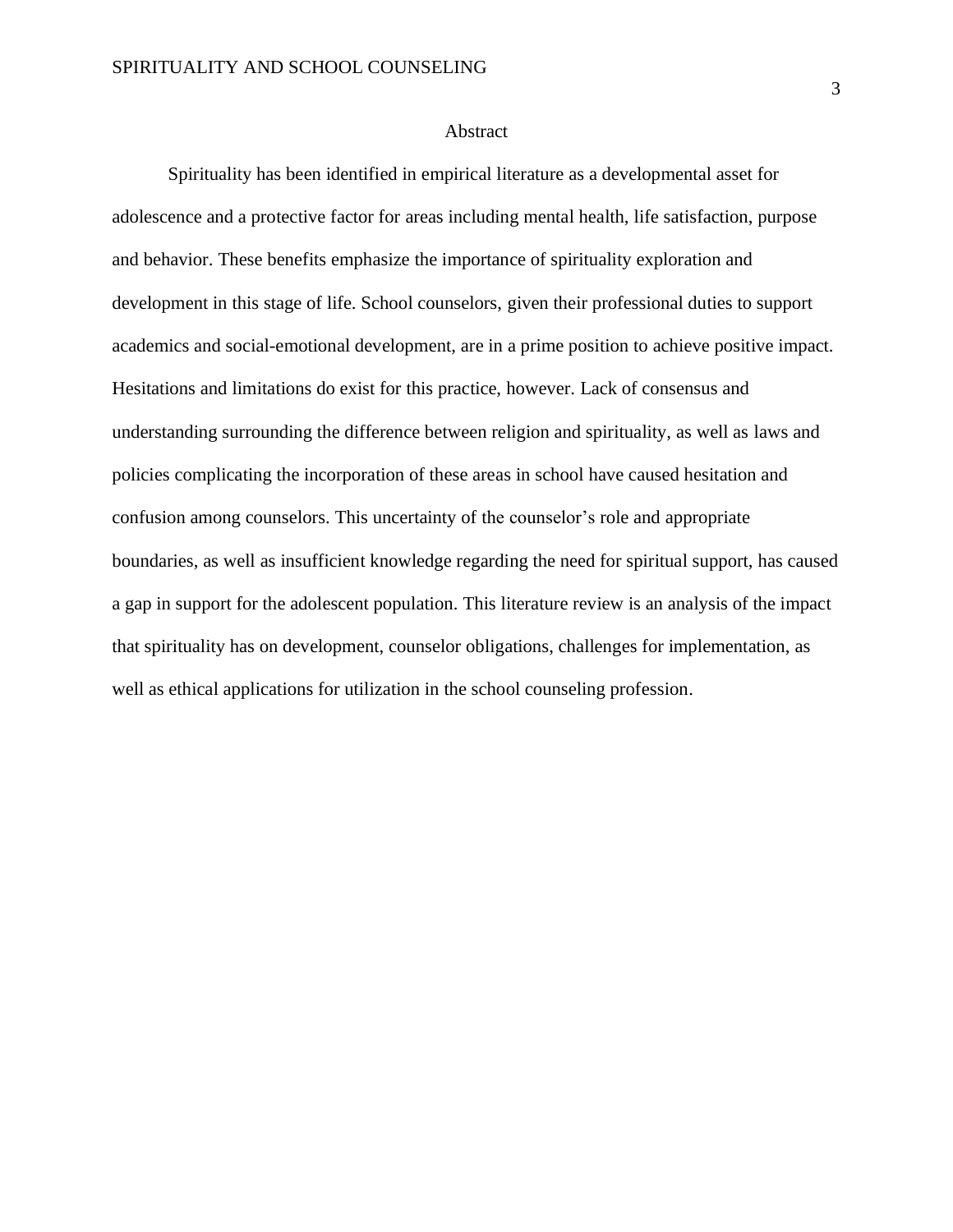## Contents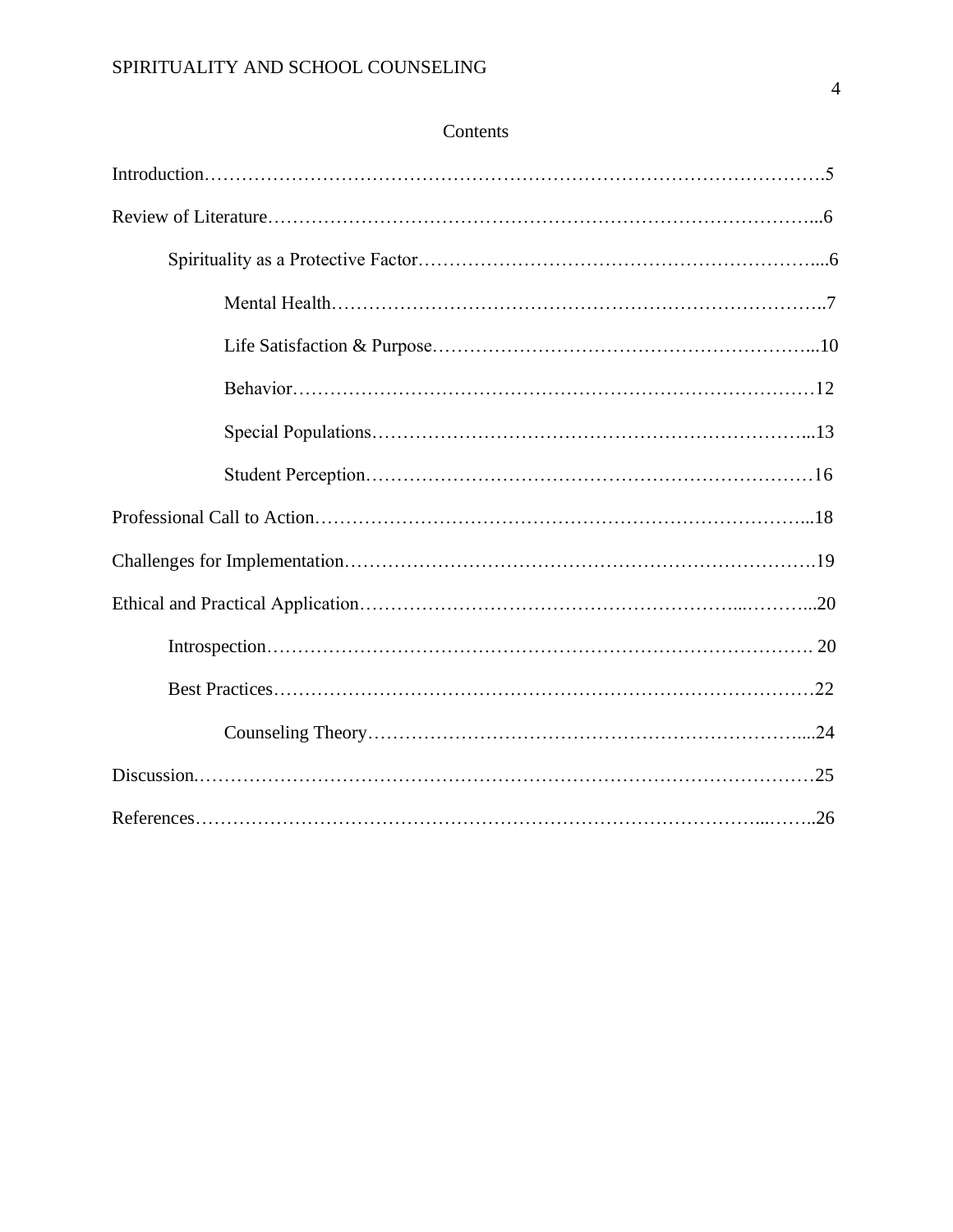## **The Implementation of Spirituality in School Counseling**

When laws put in place by the government complicate a professional's ethical duty, discussions, despite the discomfort they may bring, are essential. For school counselors, one topic of importance is spirituality. Spirituality is often used interchangeably with religion; however, this is inaccurate. As stated by Sink and Devlin (2011), "spirituality is simply an ongoing developmental process of positive meaning making and growth-inducing activities." Given this definition, religion is an avenue by which one can express their spirituality. Religious practices are organized and denominational, including that of worship, prayer and belief systems (Smith-Augustine, 2011). Although this is only one way in which spirituality can be practiced, it is the most widely researched. For this reason, much of the research reported throughout this analysis surrounds religiosity.

The differentiation between these terms is important for the discussion of school-based support for youth regarding spiritual development. While the notable benefits of spirituality are documented, the need for communication and understanding surrounding the ethical implementation of spirituality development is evident (Lambie et al., 2008). This reality is one of concern when considering the student need and counselor role in supporting holistic development. A wholesome sense of spirituality is seen to be a developmental asset (Sink & Devlin, 2011), and school personnel have gained a great responsibility in developing values and morals. This implies a more holistic education in the public-school setting with spiritual wellbeing as an inseparable portion of the whole child (Stloukal & Wickman, 2011). Counselors are given the difficult task of determining how to appease both the legal and professional ethical requirements. As a result of this 'gray area,' school counselors may work to avoid the controversy by disregarding or ignoring the topic of spirituality (Lambie et al., 2008). In an aim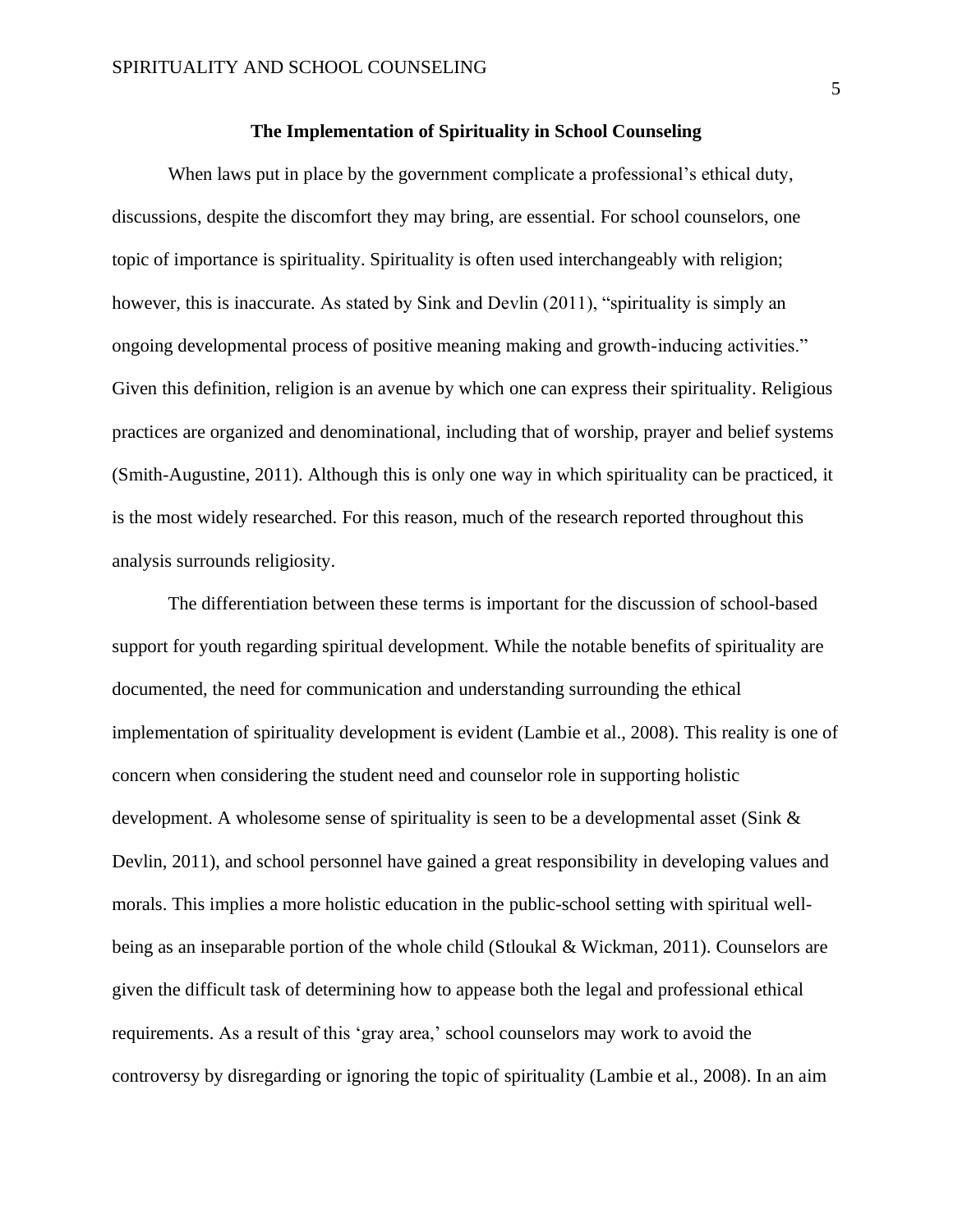to reduce this response, this literature review will discuss the benefits of a spiritual connection and need for emphasis, counselor duties, challenges associated with utilizing spirituality in school counseling and actions that can be taken ethically by school counselors within their field of discipline to support spiritual development in their students.

## **Review of Literature**

Lambie et al. (2008) stated that spirituality is an important component for constructive change in the counseling process. Beliefs in this realm can support students' academic, social and career development, the core developmental areas supported by school counselors (Lambie et al., 2008). Further, studies also show it to be a protective factor in the areas of mental health, life satisfaction, purpose, as well as behavior, as discussed below. Despite these benefits, spirituality remains a topic of concern for counselors as a result of law, policy and ethical considerations (Lambie et al., 2008; Sink, 2004).

## **Spirituality as a Protective Factor**

Knowledge regarding the positive implications of spirituality on student well-being and development is critical for movement toward a more holistic school counseling practice (Sink, 2004). Counselors must first appreciate its importance and comprehend the need for their practices to be meaningful (Sink, 2004). Further, this understanding is essential in preparation for conversations advocating for spirituality use with administration and others that may provide pushback. In fact, ASCA's standards and competencies (2019) states that school counselors have the task of collaborating with staff, including that of administrators and teachers, to ensure culturally responsive practice. Of discussion are the areas of mental health, life satisfaction, purpose, and behavior.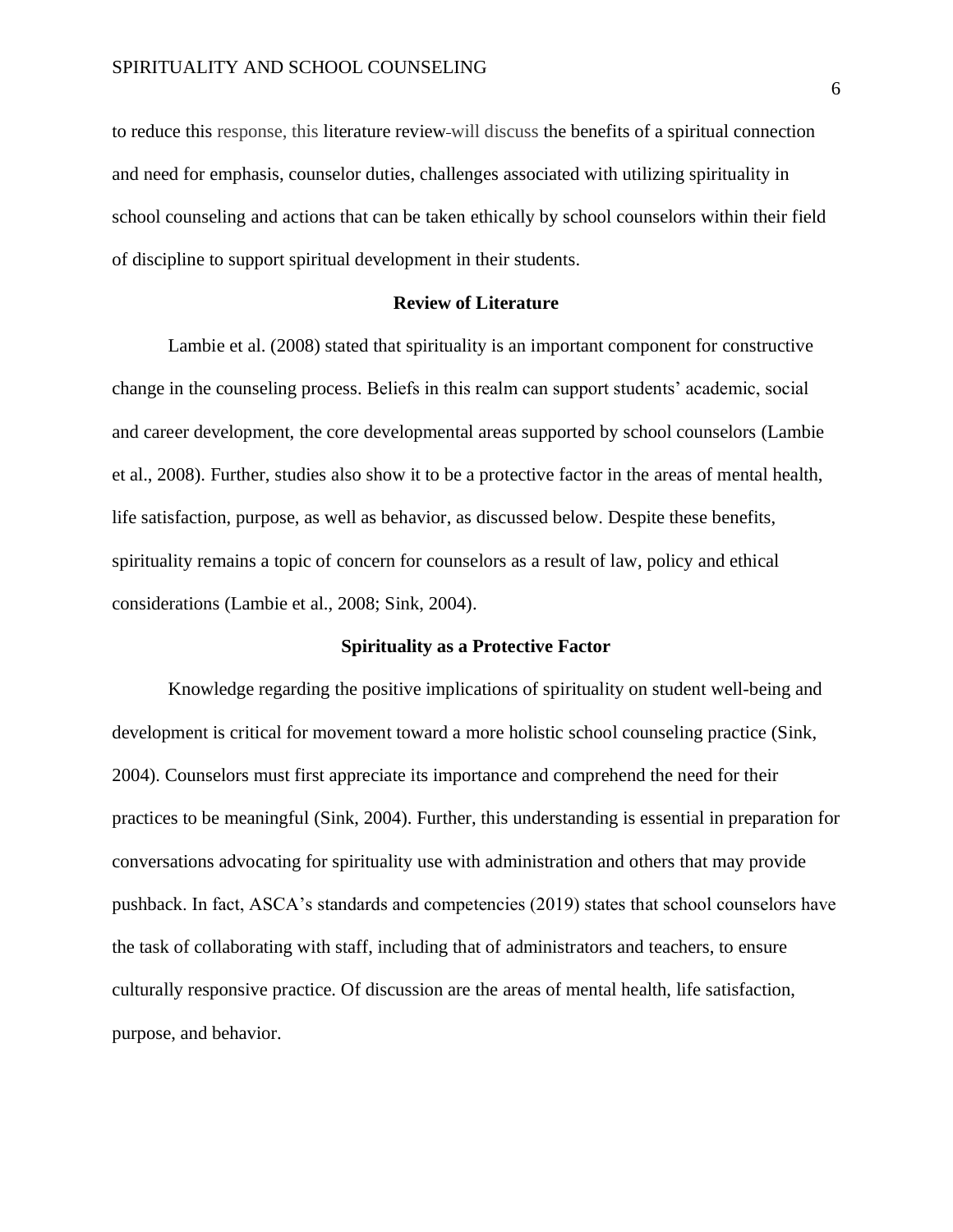## **Mental Health**

Spirituality has been shown to be both a protective factor for mental health and an asset for positive development. Pizzigoni et al. (2019) utilized a pilot outcome study to explore the associations between body esteem in adolescent girls and psychospiritual variables. In the study, "body-image" refers to one's perception and attitudes towards their own body. In adolescence, complications with well-being, depression, weight, lack of physical activity and diet have found to be results of negative body-image (Pizzigoni et al., 2019). Four domains of spirituality and religion were explored, including that of God image, prayer fulfillment, religiosity and religious crisis. "God image" refers to one's internal image of a divine figure and the way in which a relationship with that image looks (Pizzigoni et al., 2019, p.74). The concept of "prayer fulfillment" relates to one's ability to, through a wider perspective, connect with something greater than oneself positively (Pizzigoni et al., 2019, p. 75). How one engages with and participates in their religion portrays their religiosity, while religious crisis refers to the conflict one may feel in their faith (Pizzigoni et al., 2019). The relationship between these domains and body-esteem were explored through a five-week program termed The Imago Dei Experience or TIDE on fourteen and fifteen-year-old girls (Pizzigoni et al., 2019). There were no significant changes in appearance and weight over the five weeks, which suggests that the program itself was ineffective (Pizzigoni et al., 2019). However, researchers did find that body-esteem about weight and appearance correlated in the predicted positive direction with religiosity, prayer fulfillment, God-image acceptance, and God-image presence (Pizzigoni et al., 2019). This suggests that assessing the spirituality and religiosity of adolescent girls in treatment of bodyimage issues may be beneficial. Gathering who God is for the adolescent with emphasis on the figure's presence and acceptance level may influence their thoughts (Pizzigoni et al., 2019).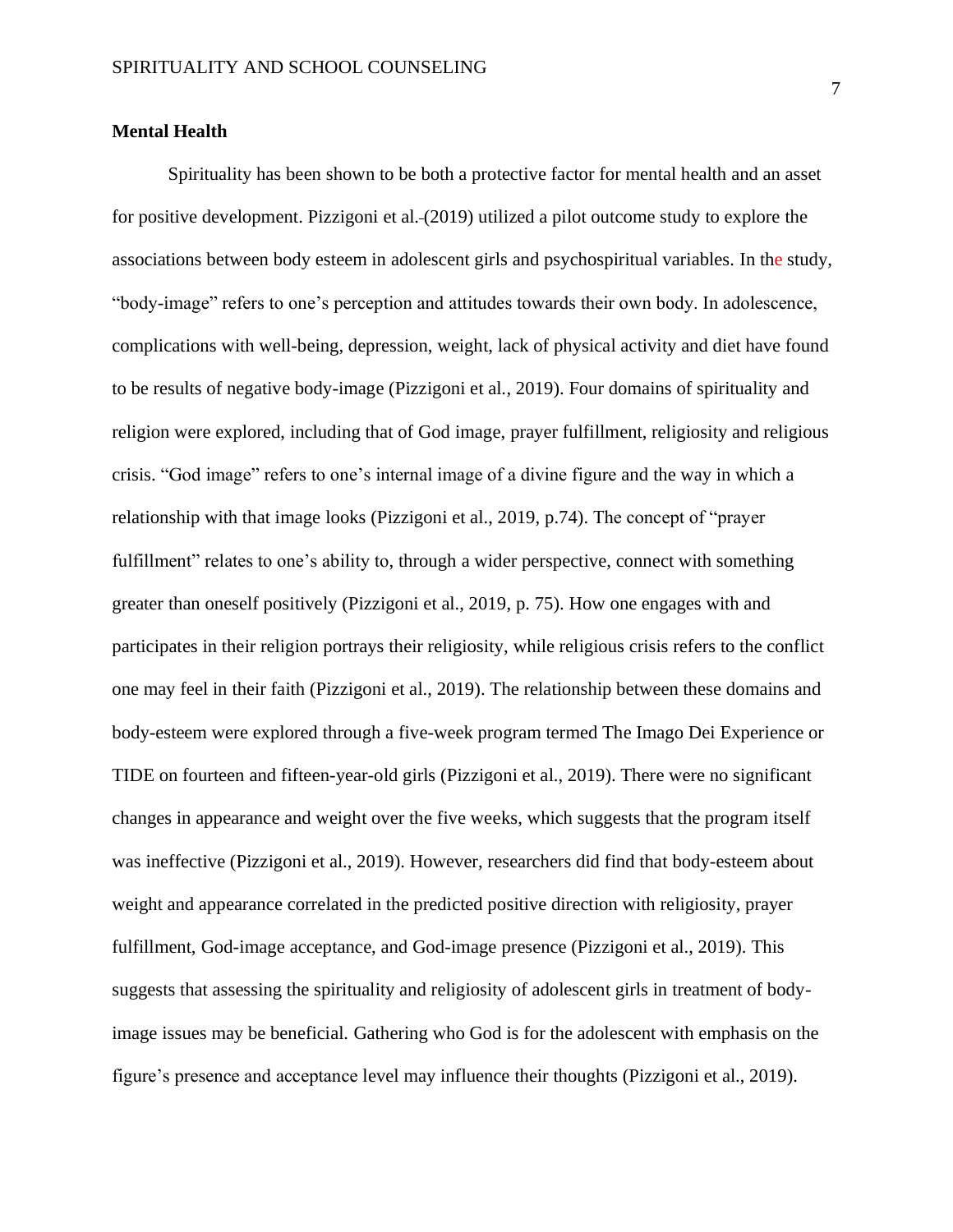Religiosity did not show the impact that spirituality produced for girls in terms of body-esteem, however (Pizzigoni et al., 2019). For this reason, counselors may wish to determine how loving students consider their God rather than the level of importance that religion holds in their life (Pizzigoni et al., 2019).

Good and Willoughby (2014) looked more broadly at the impact that institutional and personal spirituality and religiosity have on psychosocial adjustment in adolescence, specifically high school, Canadian youth. The mental health factors of psychosocial adjustment focused on included that of intrapersonal well-being, quality of parent-child relationship, and academic orientation (Good & Willoughby, 2014). This study was part of a larger, longitudinal project examining lifestyle choices in youth. Higher personal spirituality/religiosity consistently predicted more positive adjustment in terms of well-being, parental relationship, and academic orientation (Good & Willoughby, 2014). Academic orientation was measured by reports of grades, perceived importance, and plans for schooling. Notably, personal spirituality/religiosity was associated with intrapersonal well-being (Good  $&$  Willoughby, 2014). This result sheds light on the possibility that personal, not institutional, spirituality/religiosity is linked with well-being. The same was seen in the academic realm, as personal spirituality was associated with more positive orientations (Good & Willoughby, 2014). The personal realm of this factor is one that school counselors have the opportunity to support (Good & Willoughby, 2014).

Similar findings resulted from a study produced by Dyke et al. (2009). Within this study, sixth, seventh and eighth grade adolescents completed a set of self-report measures to assess religious coping, daily spiritual experiences, positive and negative affect, life satisfaction, and psychological distress in relation to spiritual and religious coping (Dyke et al., 2009). Religious coping can include reframing negative events, seeking spiritual guidance, viewing events as an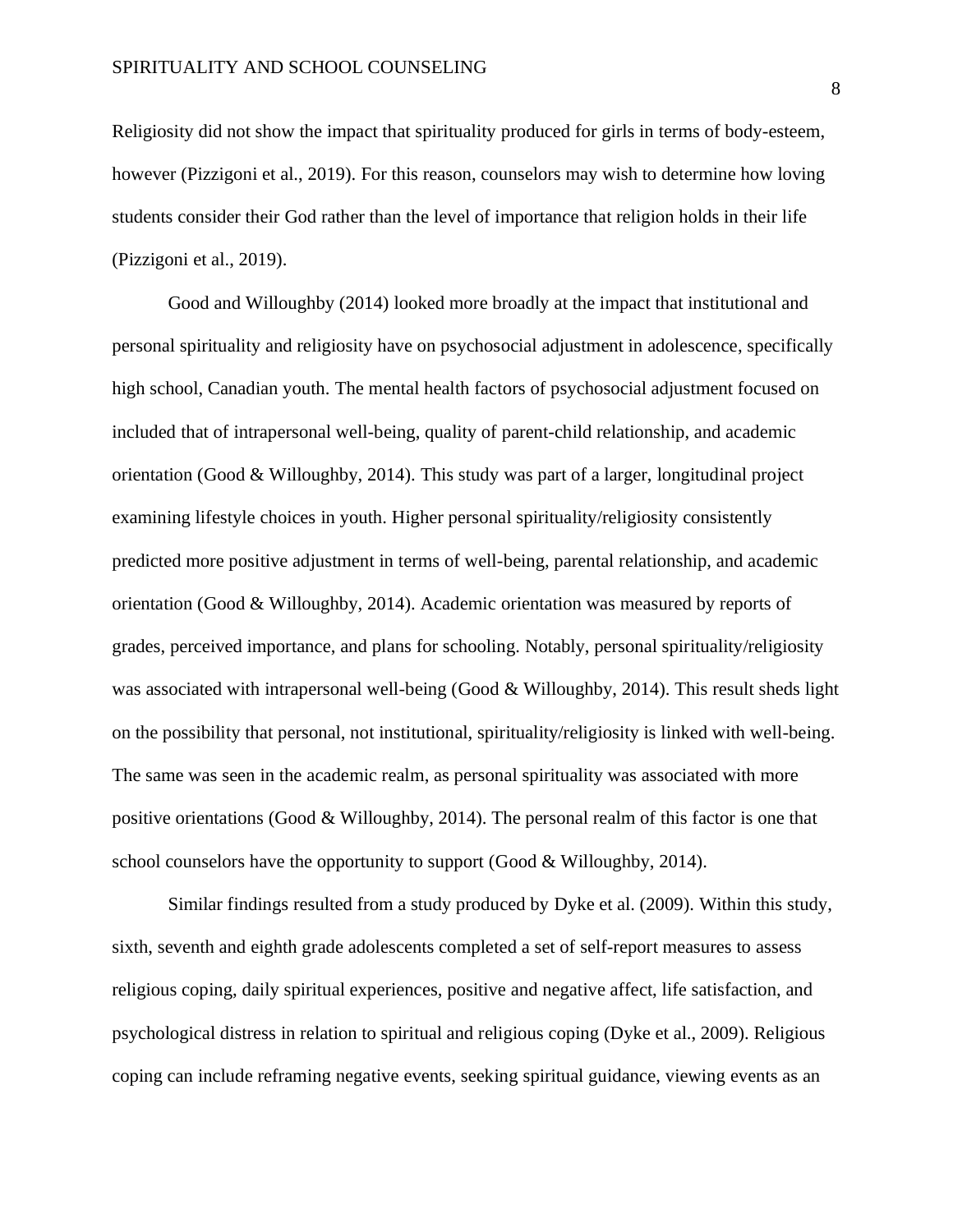opportunity to get closer to God, and finding purpose in life, to name only a few (Dyke et al., 2009). Positive religious coping and daily spiritual experiences were associated with positive affect and life satisfaction (Dyke et al., 2009). The higher levels of daily experiences resulted in higher scores of adjustment and lower distress (Dyke et al., 2009). Minority ethnic and racial groups of low socioeconomic status were found to vary from the general population (Dyke et al., 2009). This population was more likely to experience greater levels of distress but also more likely to utilize religiosity and spirituality for coping (Dyke et al., 2009). This population may benefit from guidance in better understanding the use of spiritual coping (Dyke et al., 2009).

It has been found that depression can also be positively impacted by religiosity/spirituality. Pearce et al. (2003) examined the relations between depressive symptoms and religiousness in adolescents found that attendance, self-ranking, and positive interpersonal religious experience are associated with lower levels of symptoms. Interpersonal religiousness had a stronger relation with depressive symptoms than did the standard dimensions of religiousness (Pearce et al., 2003). Positive Interpersonal religious experience (positive congregational support or congregational interactions) was associated with lower depressive symptoms and negative interpersonal religious experience was associated with greater depressive symptoms (Pearce et al., 2003). These were stronger correlates of depressive symptoms than that of attendance (Pearce et al., 2003).

Religious involvement's impact on psychosocial maturity in adolescents was challenged in Markstrom's study (1999). Attendance at religious services, participation in Bible study group, and youth group involvement were examined in relation to the areas of ego strengths (hope, will, purpose, competence, fidelity, love, care, and wisdom), ideological and ethnic forms of identity, general self-esteem and school self-esteem (Markstrom, 1999). With religious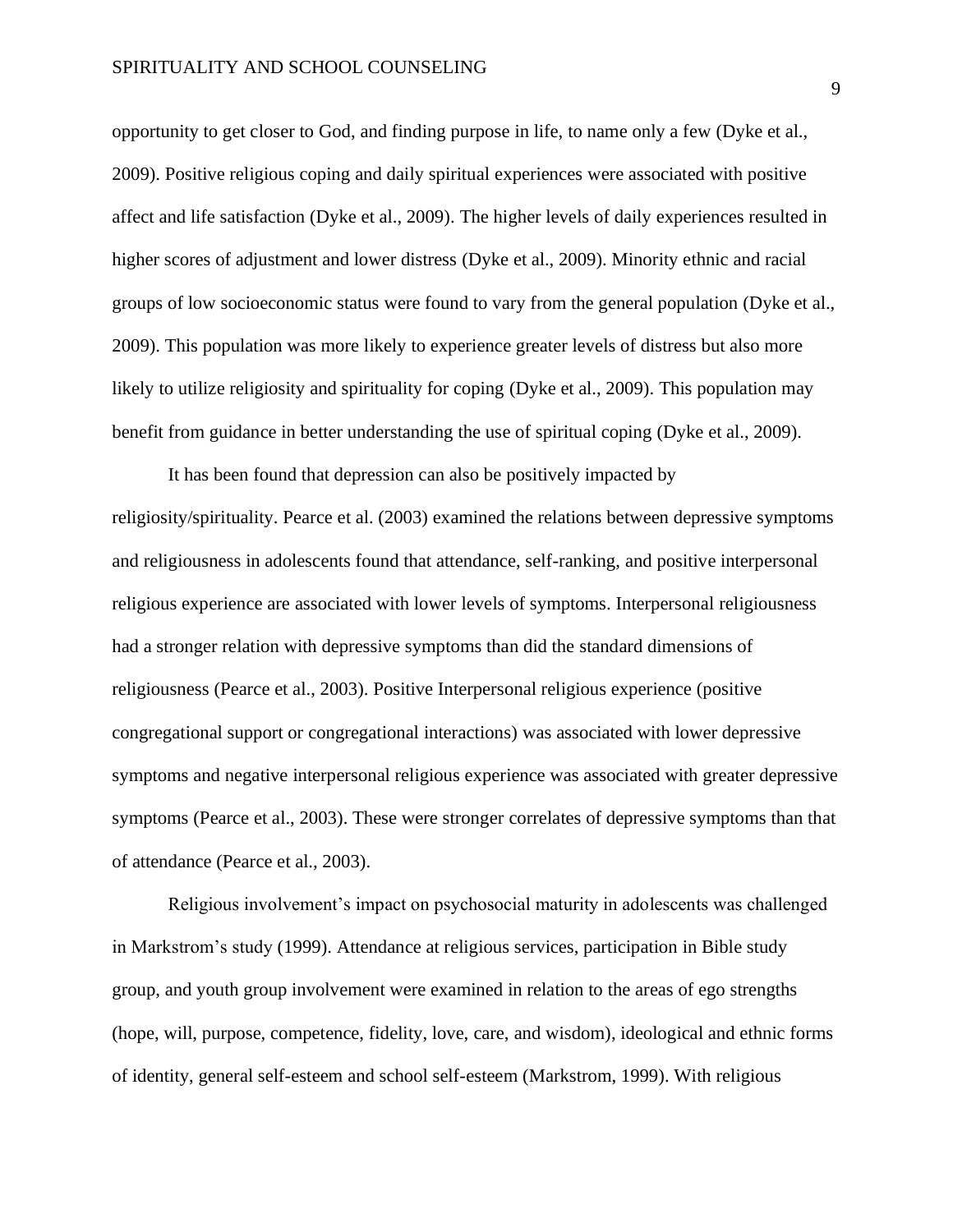involvement, ego strengths of hope, will, purpose, fidelity, love and care were associated (Markstrom, 1999). School self-esteem was higher for each form of religious involvement as well (Markstrom, 1999).

## **Life Satisfaction & Purpose**

In addition to benefits on mental health, spirituality has shown impact on life satisfaction and a sense of purpose in adolescence (Marques et al., 2013; Quinn, 2017; Tirri & Quinn, 2010). Life satisfaction is a key aspect of quality of life and well-being. It has been linked to adaptive outcomes for human development and can contribute to the development of other behaviors and attitudes (Marques et al., 2013).

The relation between hope, spirituality, religious practice and life satisfaction was examined by Marques et al. (2013). Questionnaires were administered at three different times over the span of a year to youth ages fifteen to nineteen. These surveys included that of a Children's Hope Scale, Students' Life Satisfaction Scale, as well as single items for each spirituality and religious practice variables (Marques et al., 2013). Within this study, hope was considered a goal-oriented mindset with internalized beliefs regarding one's ability to discover paths to achieve goals and drive to utilize them. Life satisfaction was defined as a global evaluation by the person of his or her life (Marques et al., 2013). This study found that hope, spirituality, and religious practice were all significantly correlated with life satisfaction across the three time periods (Marques et al., 2013). Hope significantly predicted life satisfaction at all three time periods, and spirituality scores significantly added variance beyond that of hope scores (Marques et al., 2013). These findings suggest that adolescence is a period of significant maturation in areas such as cognitive growth, self-concept, moral development and identity. Life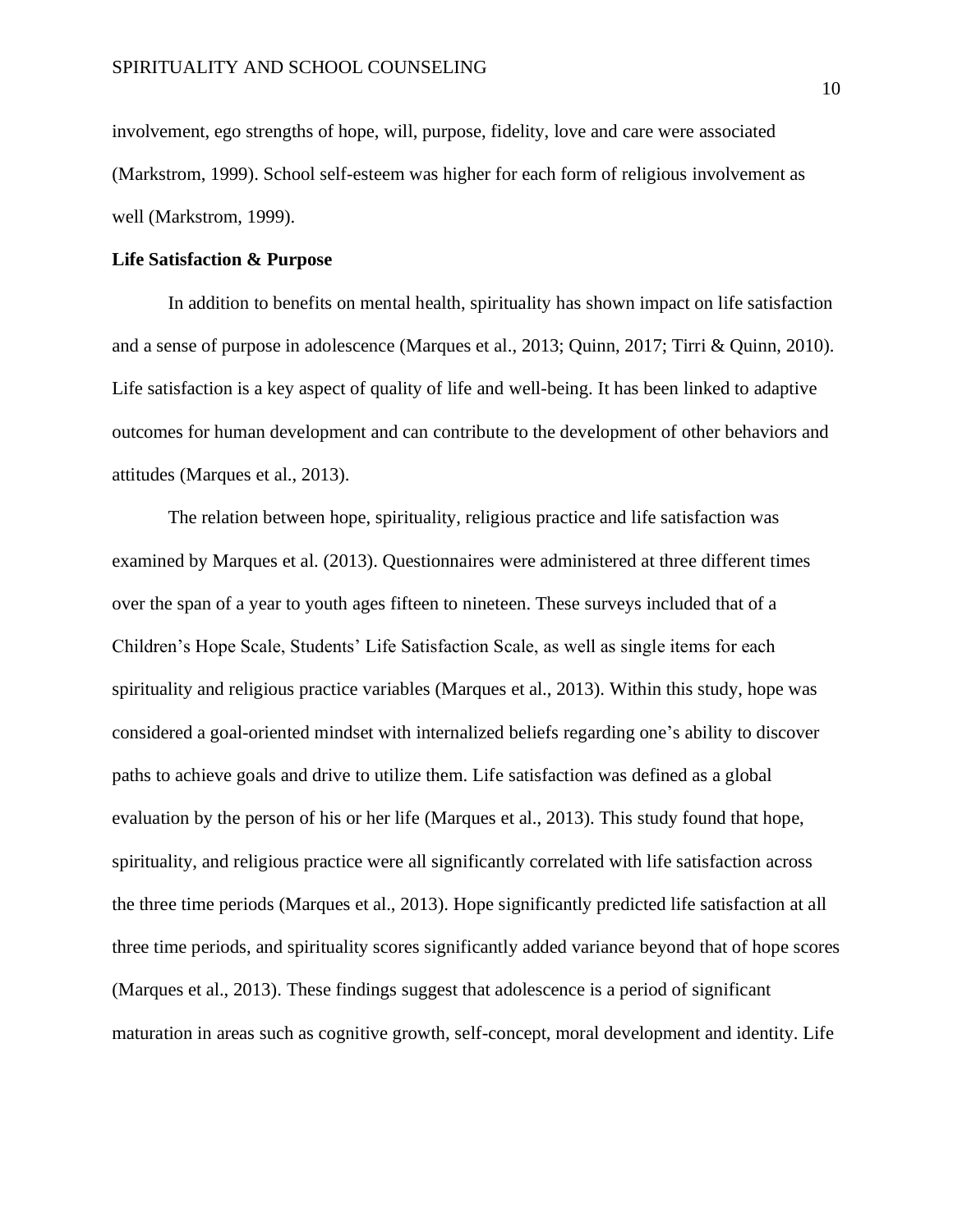satisfaction could be enhanced by helping students explore the role of spirituality in their own life. This search for spirituality may help produce a sense of meaning (Marques et al., 2013).

Quinn (2017) has also studied purpose in life for youth. Drawing from positive youth development, his study examined the links between school climate and spirituality in relation to purpose. They share that adolescence offers a unique window for studying these phenomena (Quinn, 2017). It is shared that most adolescents believe in God and indicate that spirituality is a part of how they make meaning out of their lives (Quinn, 2017). This period of their lives also includes a great deal of identity development and growth in perspective-taking skills (Quinn, 2017). Moderate support was found for links between the construction of purpose and generosity among students and spirituality (Quinn, 2017). These results offer support for these factors as possible contributors of purpose during adolescence (Quinn, 2017).

Case studies have been completed to investigate this role of spirituality and religion in development of purpose. Tirri and Quinn (2010) first interviewed participants utilizing semistructured processes examining questions such as "Who am I?" Upon this exploration of developing identities, researchers identified two adolescents illustrating integration of spirituality to further pursue (Tirri & Quinn, 2010). These individuals differed in their values and beliefs. One was of traditional Christian background that was created and maintained as a result of parental guidance and desire for guidance in life (Tirri & Quinn, 2010). The other was less traditional but held a strong connection between her practice and personal spirituality. She demonstrated high levels of awareness, experience of deeper level consciousness, community and utilizing her imagination (Tirri & Quinn, 2010). Both individuals displayed purpose despite their differences (Tirri & Quinn, 2010). This goes to show that purpose can be fostered both with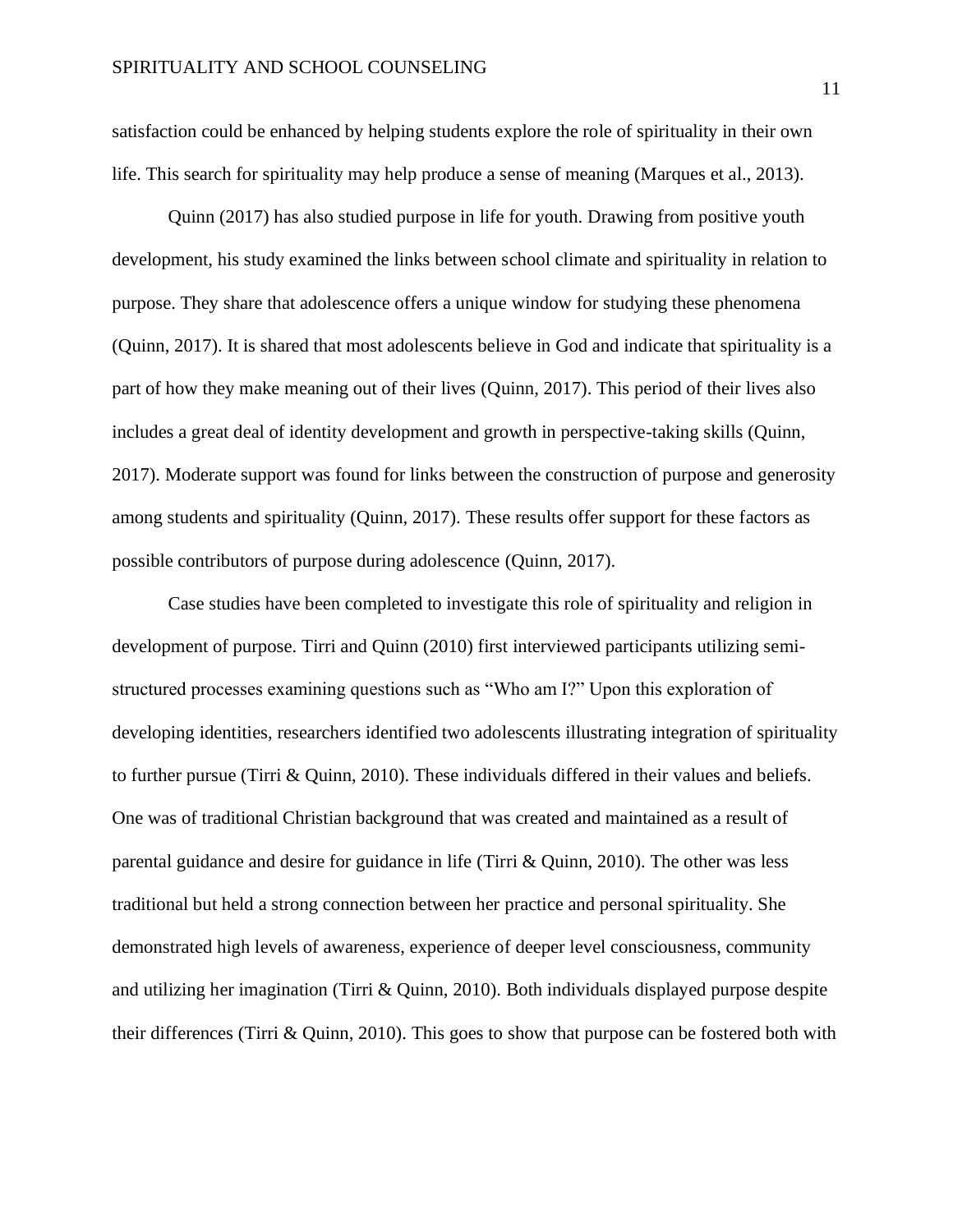and without religiosity present. Awareness of these spiritual sensitivities can assist in helping adolescents foster purpose (Tirri & Quinn, 2010).

## **Behavior**

The responsibilities of a school counselor reach further than just mental health. This role requires attention to student behavior as well, including that of risky behavior, academic behavior to name a few (Malinakova et al., 2018). Behavior is yet another factor that spirituality has been shown to influence. Malinakova et al. (2018) explored the association between leisuretime choices and religious attendance and spirituality in adolescents. Measured was that of religious attendance, spirituality, excessive television, computer games, internet use, as well as participation in organized leisure-time activities (Malinakova et al., 2018). Excessive screenbased activities have been related to physical and mental health risk in children, including, but not limited to, headache, irritability, and being overweight (Malinakova et al., 2018). Organized leisure-time activities have been discussed as alternatives for this behavior due to their associations with positive outcomes, including that of better school performance and attachment to school, lower substance use, parental support, friends, and self-efficacy (Marques et al., 2018). Findings showed that respondents that were both attending and spiritual were less likely to watch television or play video games excessively (Marques et al., 2018). Those that were either attending or spiritual were more likely to use in excess (Marques et al., 2018). However, the combination of the two proved to be a protective factor with respect to excessive internet use, as well as guide youth to be more involved in organized activities, participate in a larger variety of activities, and be more likely to regularly read books and play an instrument (Malinakova et al., 2018). Spirituality alone was also associated with higher chances of having sufficient physical activity (Malinakova et al., 2018).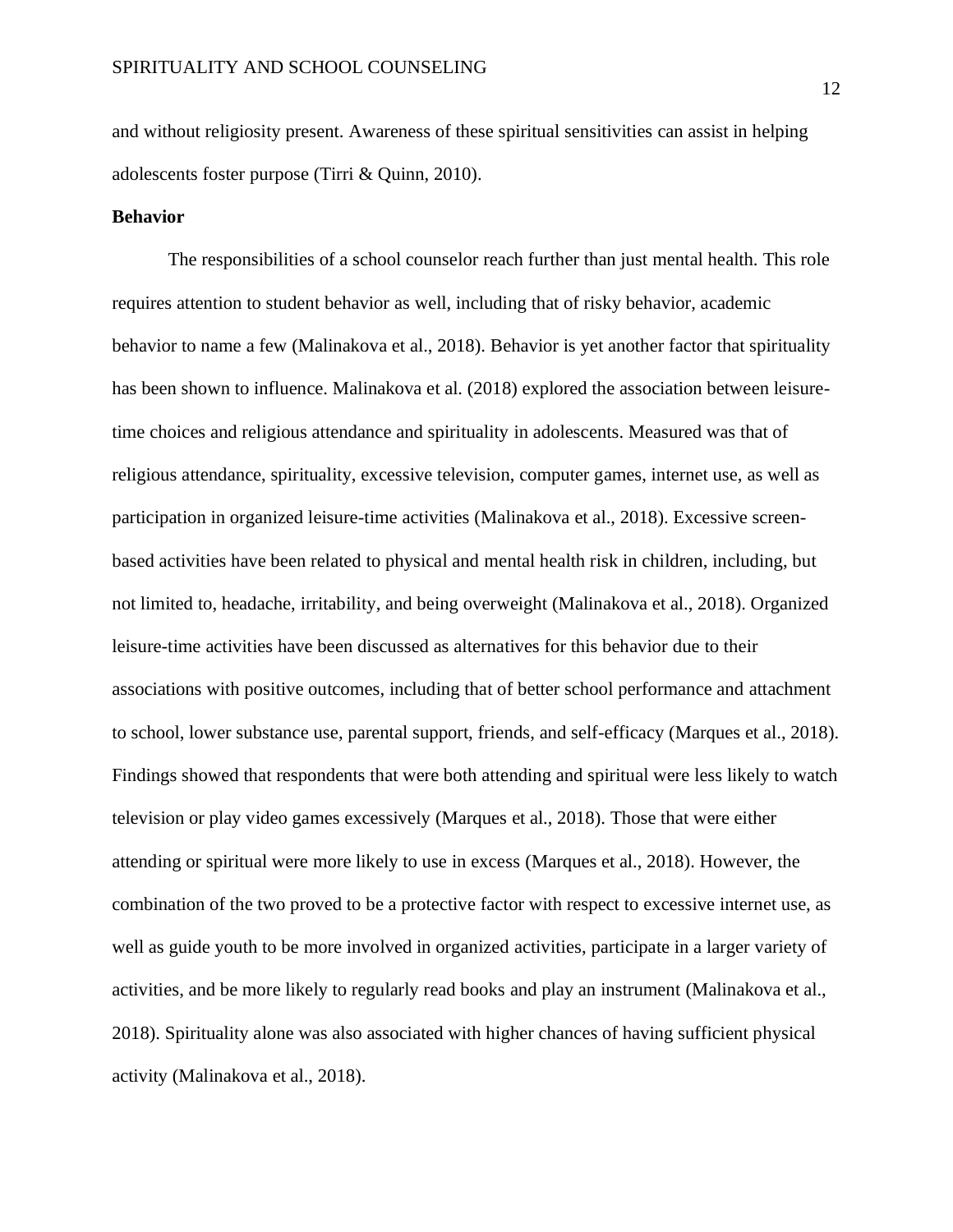. The relation between substance abuse and religiousness and spirituality was examined in adolescents in El Salvador among those high-risk and gang involved by Salas-Wright et al. (2013). A survey instrument was created to measure the thoughts, beliefs, experiences, and behaviors of these youth across a variety of domains, including that of family, education, employment, and substance use (Salas-Wright et al., 2013). Within this study, religious coping relates to the use of religious engagement as a means of managing stressful life events, whereas, spirituality refers to the relationship one has with God and may or may not be linked with an institution (Salas-Wright et al., 2013). Overall, results suggest that spirituality, and to a far lesser degree, religious coping, protect against substance use and abuse among this high-risk population (Salas-Wright et al., 2013). Good and Willoughby's study (2014) mentioned previously further found that higher institutional spirituality/religiosity predicted lower substance use, especially when personal spirituality/religiosity was also high.

Early sexually activity and risky sexual behavior in adolescents has been another factor examined by experimental studies. Laflin et al. (2008) found that religiosity and spirituality served as a protective factor against these behaviors in adolescent boys that prayed at least once a day. These males were 2.3 times more likely to remain virgins (Laflin et al., 2008). Doss et al. (2007) found similar findings in their study that suggested having positive peer role models and being involved in religious activities delayed sexual intercourse.

#### **Special Populations**

Spirituality has proven to be an effective tool for a variety of special populations as well. Differing populations can hold unique experiences and needs to consider in the counseling setting (Butler-Barnes et al., 2018; Grabbe et al., & Bert, 2011). Research has shown that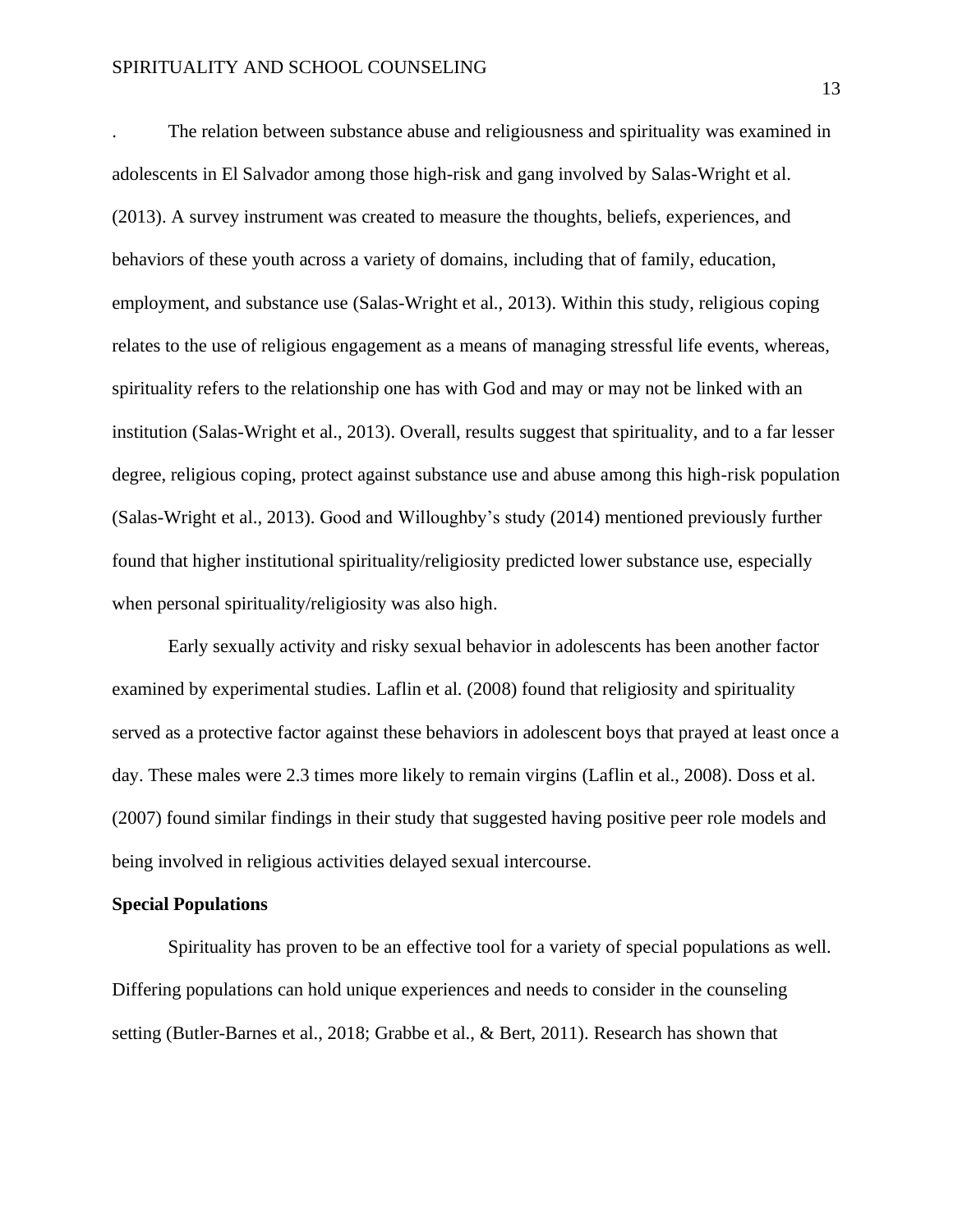spirituality is one intervention to consider, specifically for African American girls, homeless youth and teenage mothers (Butler-Barnes et al., 2018; Grabbe et al., 2012; Bert, 2011).

African American adolescent girls face the challenges of racial stigma, which includes negative outcomes such as low academic performance and poor psychosocial adjustment (Butler-Barnes et al., 2018). To gain insight on the use of spirituality as a coping strategy for these youth, Butler-Barnes et al. (2018) produced a study utilizing assessments of psychological development, subjective stigmatization and well-being. Subjective stigmatization measures the degree to which an individual internalizes such negative attitudes and stereotypes about their racial group (Butler-Barnes et al., 2018). Positive racial beliefs and having a relationship with God were associated with a healthier psychological well-being (Butler-Barnes et al., 2018). Further, higher reports of a relationship with God served as a protective factor for African American girls when internalizing moderate levels of racial stigma (Butler-Barnes et al., 2018). This connection bolsters racial de-stigmatization beliefs (Butler-Barnes et al., 2018). These results suggest that a relationship with God can serve as a coping mechanism, as well as promote a healthier psychological well-being (Butler-Barnes et al., 2018).

Another population to consider is that of homeless youth. Mental health symptoms, specifically depression, anxiety, psychotic symptoms, self-harm and trauma are common experiences for these individuals, as stated by Grabbe et al. (2012). Homeless youth show lifetime rates much higher than that of the national average for housed adolescents in depression, conduct disorders, PTSD, alcohol abuse, and drug abuse (Grabbe et al., 2012). In addition, the emotions of isolation, rejection and betrayal, lack of control and low self-wroth have been related to suicide attempts in this population (Grabbe et al., 2012). For these reasons, promotion of resilience is needed (Grabbe et al., 2012).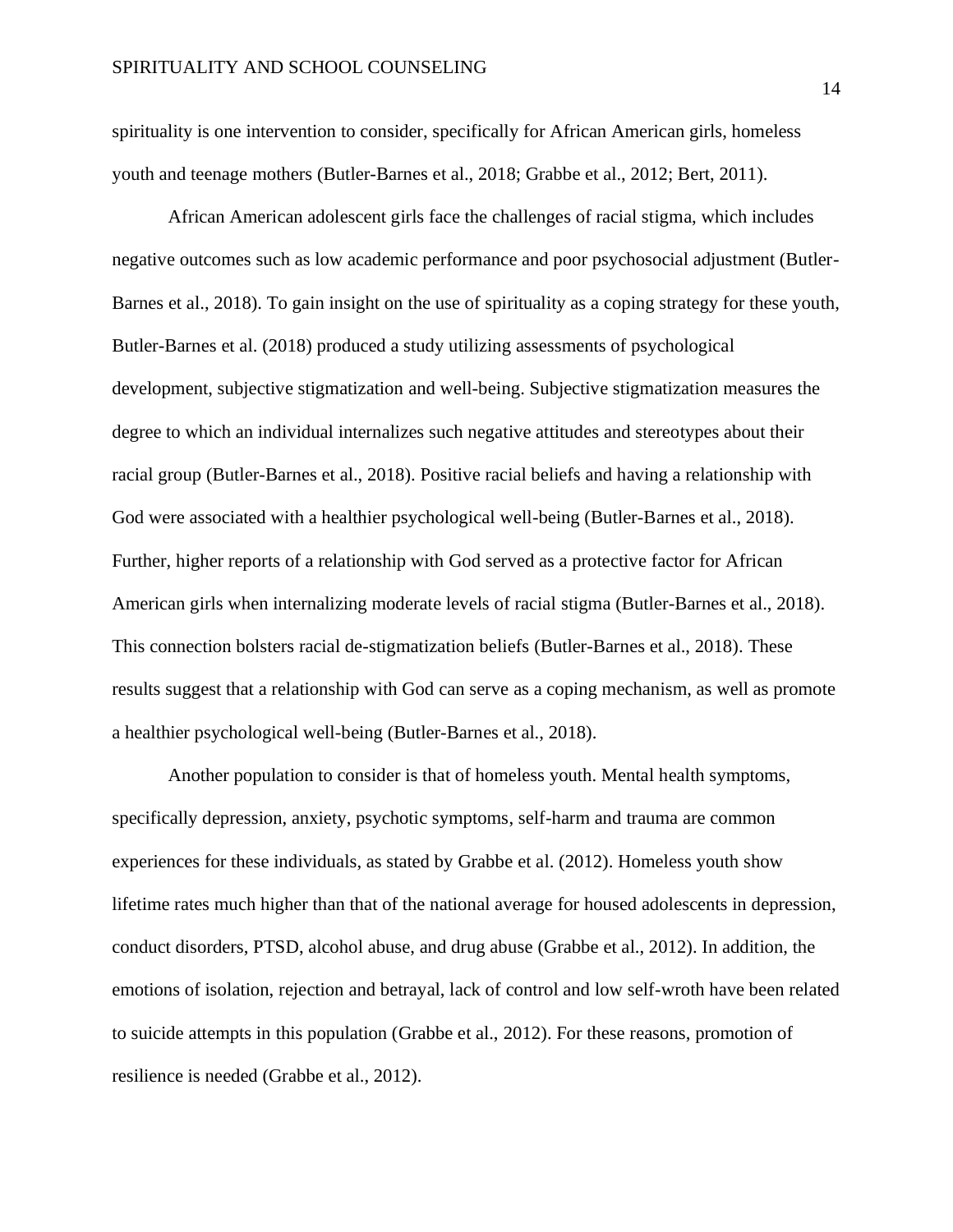To meet this need, Gabbe et al. (2012) examined the feasibility of delivering a spirituality development class to homeless youth in a shelter in an urban center in the United States. This program utilized a quasi-experimental, one group, pre-and post-intervention design implementing mindfulness meditation (Grabbe et al., 2012). The program, called Youth Education in Spiritual Self-Schema (YESS) aimed to enhance participant strengths by drawing them away from negative self-beliefs and working to develop one's spiritual or personal sense of calm and purpose (Grabbe et al., 2012). Self-report measures of impulsiveness, resilience, spirituality, mental wellness and psychological symptoms were obtained (Grabbe et al., 2012). Due to concern for high turn-over, the program was condensed from once a week for eight weeks to twice a week for four weeks (Grabbe et al., 2012). Significant changes between pre- and posttest scores were found for psychological distress, spirituality (meaning and peace), mental well-being, and resilience (Grabbe et al., 2012). There were no significant changes in impulsiveness, however (Grabbe et al., 2012).

Yet another population in which spirituality has been proven useful is that of adolescent mothers. Early childbearing has shown to produce challenging experiences, including that of delayed education and lack of financial security (Bert, 2011). These experiences can produce enhanced stress and maladaptive adjustment for the mother, as well as socioemotional and behavioral development problems in the child (Bert, 2011).

Bert (2011) assessed the influence of religiosity and spirituality on the socioemotional and behavioral adjustment of adolescent mothers and their offspring at age fourteen. This longitudinal study utilized self-reports asking about religious contact, dependence and church involvement (Bert, 2011). Maternal religiosity was measured prenatally and at ages three, five and eight and included one's involvement in the church as well as the contact with fellow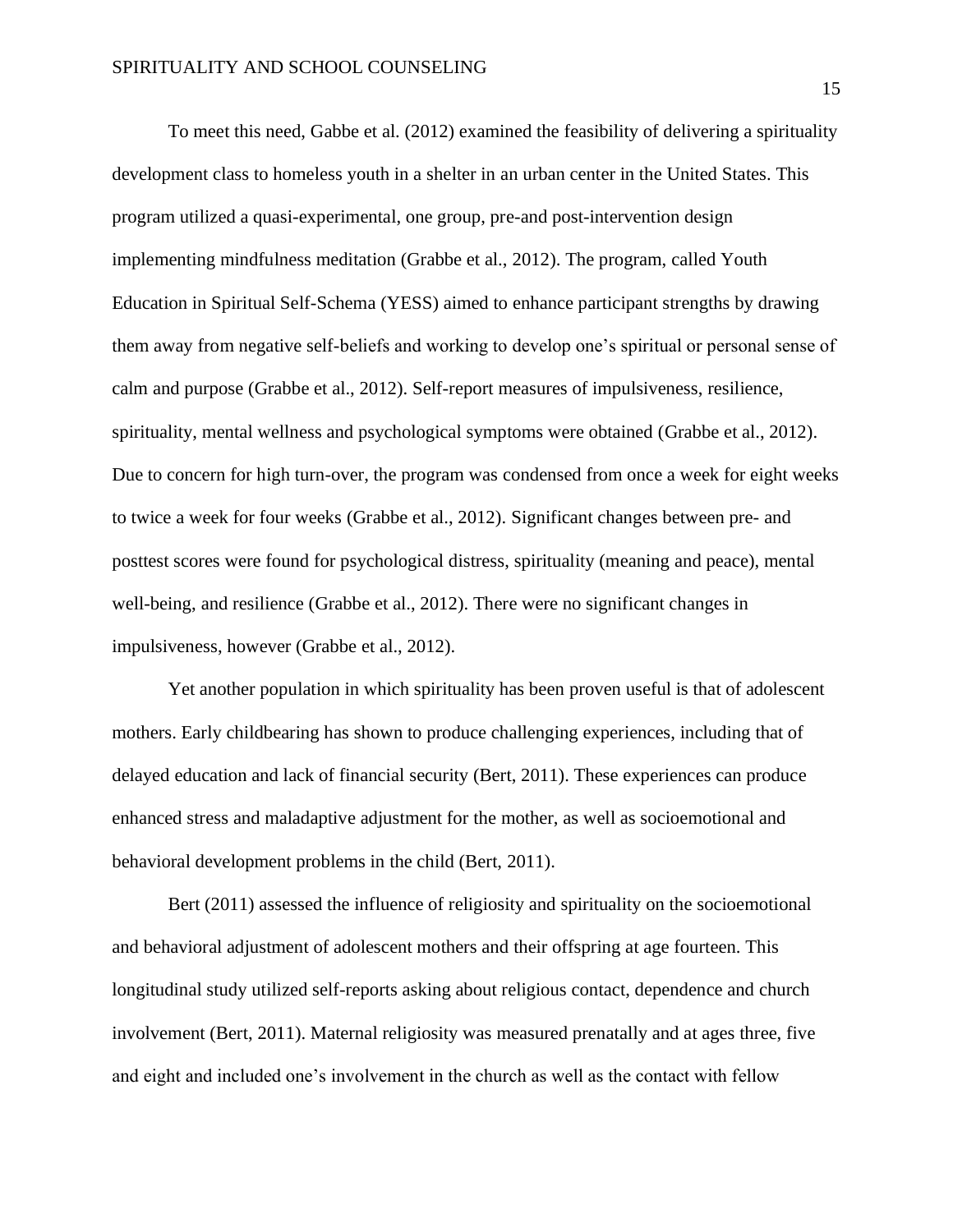members (Bert, 2011). Level of spirituality was assessed in both mothers and their children at 14 years postpartum (Bert, 2011). Further, mothers were assessed for socioemotional and behavioral outcomes such as self-esteem, depression and child abuse potential (Bert, 2011). As for children, self-esteem, depression and externalizing behaviors were reviewed (Bert, 2011).

Results showed that maternal religiosity was a strong predictor of maternal and child adjustment, however, children's own spirituality served as a predictor of their socioemotional adjustment (Bert, 2011). For mothers, participating in religiosity was positively associated with maternal self-esteem and negatively associated with abuse tendencies (Bert, 2011). Bert (2011) states that this participation may reduce the stressors caused by adolescent parenthood, which allows them to reach higher education and financial security.

## **Student Perception Implications**

James et al. (2012) produced a study that examined whether a young individual's perceived conceptions of spirituality is an internal development asset. An internal development asset refers to the qualities, characteristics, and skills that youth have that contribute to healthy development (James et al., 2012). Within this study, open-ended questions were utilized to gain each youth's definition of spirituality, as well as closed-ended items that gauged the extent to which their definition reflected their own spirituality (James et al., 2012). Upon these procedures, analyses were done to code the information into categories (James et al., 2012). The categories found include the following: possessing keen consciousness, extraordinary selfconfidence, high religious involvement, being connected, belief in a higher power or force, having purpose, to exude radiance, being virtuous, unarticulated spirituality, and same as religious youth (James et al., 2012). These characteristics were then compared with the positive youth development domains (PYD), which, when nurtured, allow youth to thrive despite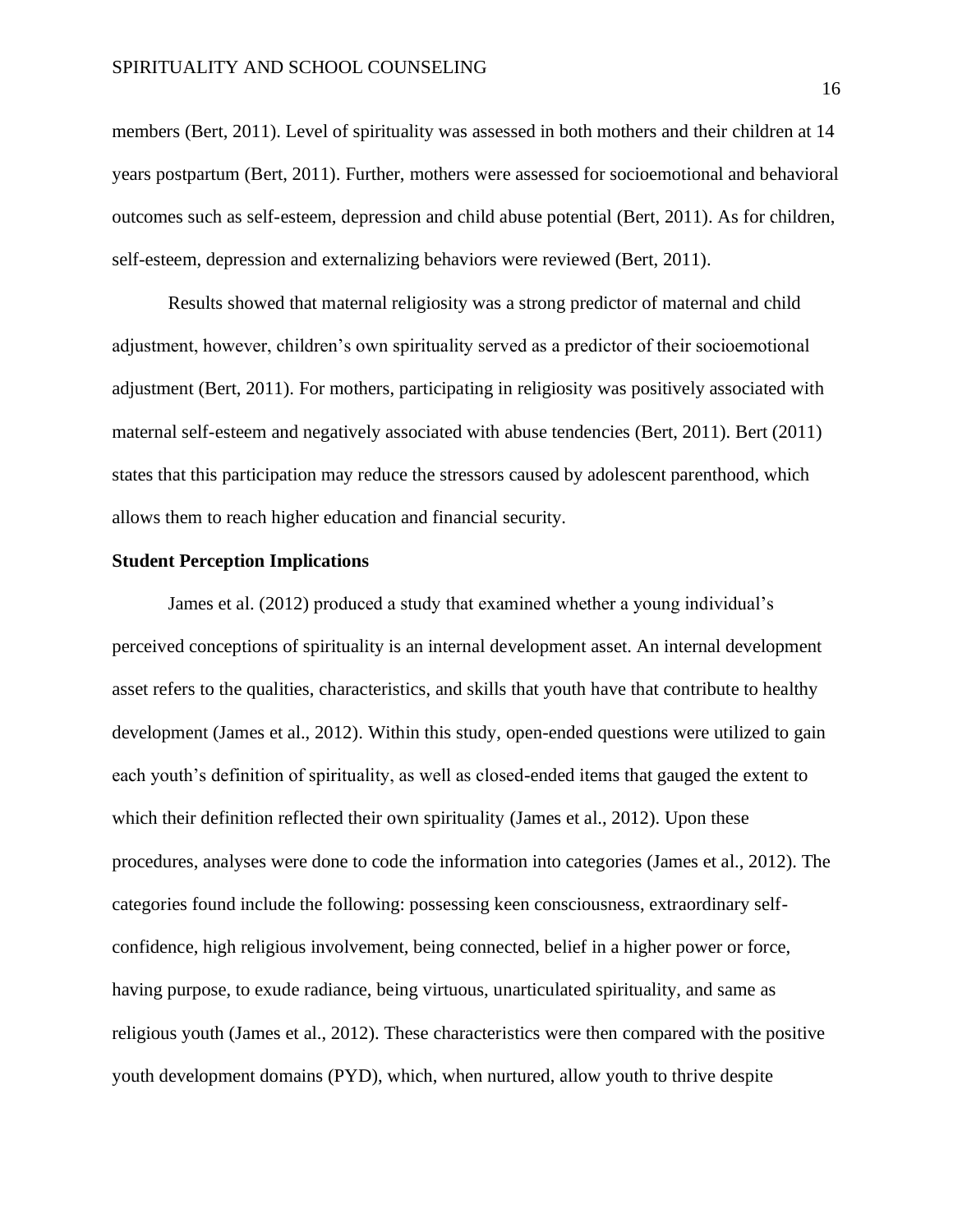adversity and grow to be helpful assets to society as they age (James et al., 2012). PYD includes a series of indicators called the six C's, including confidence, connection, character, compassion and caring, and contribution (James et al., 2012). This comparison showed that spirituality did account for a significant amount of variance in all C's examined in the study (James et al., 2012). James et al. (2012) discovered that the extent to which youth viewed themselves as spiritual is concurrently and longitudinally positively correlated with the indicators of positive youth development.

This study provided needed insight into spirituality as a positive asset toward youth development; however, it did not consider the ways in which youth may conceptualize being spiritual. To fill this gap in knowledge, James and Fine (2015) utilized the data from the previous study to test what qualitative differences in conception of spirituality may impact PYD. Students were asked what it means to be a spiritual young person and utilized analyses to code respondents into one of three categories, including that of Established Meaning; Being a Good Person, and Ambiguous Spirituality (James & Fine, 2015). The dependent variables were the six C's as previously discussed (James & Fine, 2015). Differences in competence were seen at all three levels with the "Established Meaning" group scoring significantly higher than the other two. Confidence, character, connection, caring and contribution were highest in the established "Established Meaning" group and "Being a Good Person" group when compared to the "Ambiguous Spirituality" group (James & Fine, 2015). These results found that positive youth development differs based on the spiritual group that youth reside in (James & Fine, 2015). The way in which youth conceptualize spirituality is related to variations in PYD patterns. Youth perceiving their spirituality as an asset to their lives results in a more positive impact on development (James & Fine, 2015).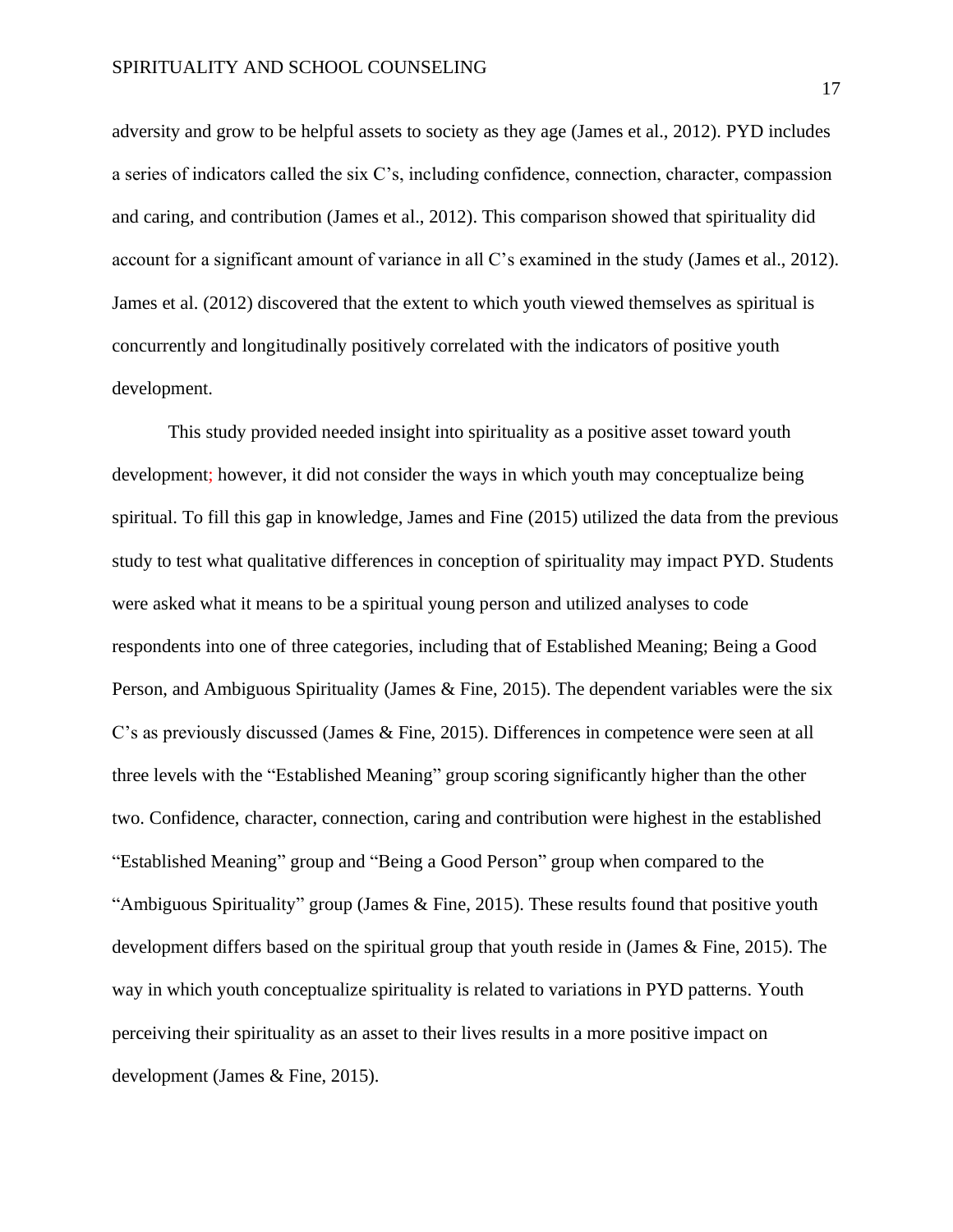#### **Professional Call to Action**

As a school counselor, one holds professional responsibilities established to best support students in their social-emotional, academic and career development. The American School Counselor Association (2019) has created behaviors and mindsets for these professionals to adhere to for enhancing effectiveness. Of these behaviors are skills essential for solid groundwork in the profession, outlined by the American School Counseling Association, including the ability to "demonstrate understanding of the impact of cultural, social and environmental influences on student success and opportunities" (2019, p. 3) If counselors choose to ignore these concerns or steer the conversation elsewhere, not only can a student's well-being be negatively affected, but the counselor's actions contradict their professional responsibility as well (Sink & Devlin, 2011). The *ACA Code of Ethics* produced by the American Counseling Association includes religion as a component of human diversity, a realm that counselors require a well-rounded, yet growing, knowledge base (Stloukal & Wickman, 2011). One cannot overlook the significance that spirituality can play in student development in intersecting domains, including that of academics, social-emotional well-being and career, just as gender, ethnicity and sexual orientation do (Lambie et al., 2008).

The importance of spirituality support in the school setting is more important than ever with the population reaching its highest point of diversity (Lambie et al., 2008). Continually increasing is the number of students with strong spiritual and religious heritages (Smith-Augustine, 2011). As a result, professional school counselors will increasingly be working with students and families holding differing worldviews, values and traditions (Lambie et al., 2008).

Counselors have shared that spirituality does, in fact, influence ethical considerations, mental health assessment, prevention and intervention (Lambie et al., 2008). If counselors are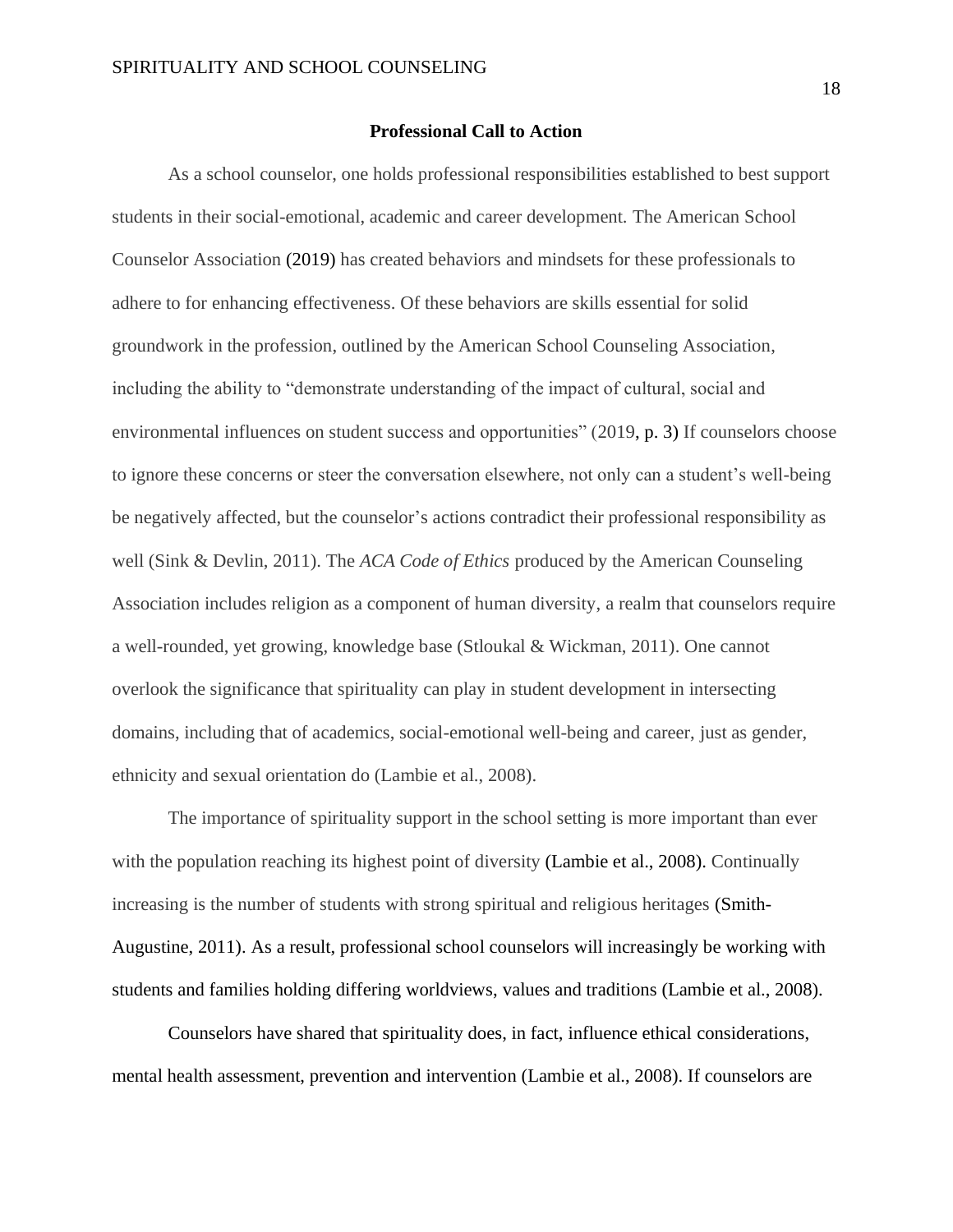not mindful of this factor of a student's identity, misinterpretation and categorization of behaviors and thoughts can occur, as spiritual beliefs influence one's reaction to difficult experiences (Lambie et al., 2008). If lacking knowledge regarding a student's identified identities, counselors should consult experts, read professional literature and genuinely ask their students to educate them (Lambie et al., 2008). Referring to the fourteen competencies frame by the Association for Spiritual, Ethical and Religious Values in Counseling (2020), may be beneficial. This division of the American Counseling Association (ACA) provides guidance to professionals in integrating these values into work with clients (Cashwell & Watts, 2010). One of these tasks, according to Stloukal and Wickman (2011), is to create spiritual and religious safe zones that allow students to "investigate, openly and without fear, their beliefs related to meaning and truth within school counseling programs." These zones offer students the ability to voice without fear of judgement, disclose personal beliefs and grow from interactions with others without being silenced, overlooked or reprimanded (Stloukal & Wickman, 2011).

## **Challenges for Implementation**

The thought of implementing spirituality into school counseling curriculum brings many a sense of discomfort and concern, often as a result of the notion of separation of church and state (Smith-Augustine, 2011). It is known that the government cannot sponsor a specific faith tradition as a state religion (Smith-Augustine, 2011). For schools, this means that public schools cannot formally uphold a particular religion (Smith-Augustine, 2011). For this reason, some counselors believe that dialogue on faith issues is inappropriate for a 'value-free' public school setting (Lambie et al., 2008). While religions cannot be forcibly practiced in a public school, students still have the right to practice their personal faith through the Free Speech and Free Exercise clauses of the First Amendment (Stloukal & Wickman, 2011).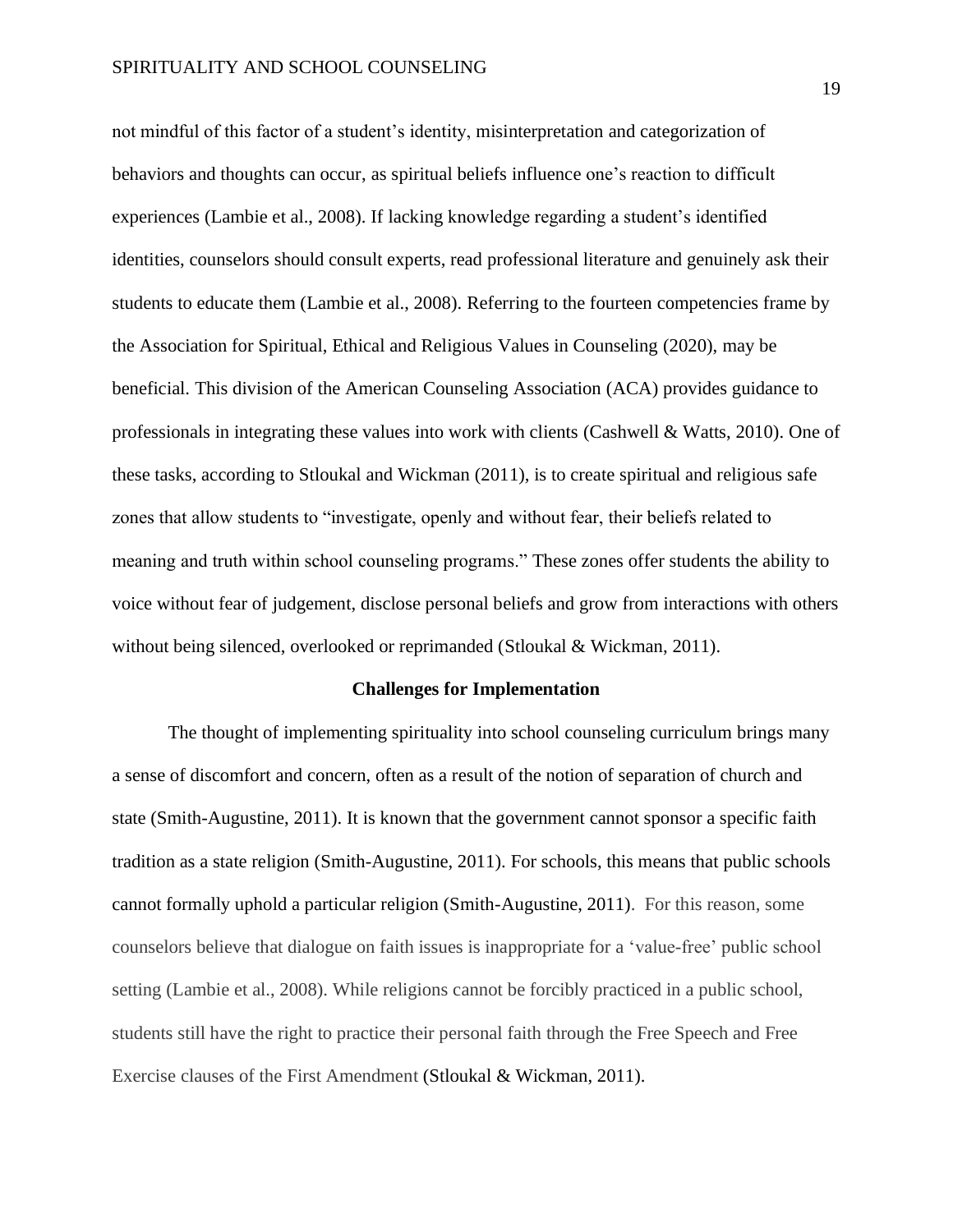The distinction between religion and spirituality is also important. Spirituality can entail religion but does not have to (Sink & Richmond, 2004). For instance, spiritual acts for students may involve outdoor recreation, listening to inspiring music, singing, attending a service or reading a meaningful passage (Sink & Richmond, 2004). Overall, activities that involve connection, communication and human interaction can be considered spiritual in nature (Stloukal & Wickman, 2011).

Another challenge for educators in implementing spirituality support is that of personal factors. Similar to the expectations for counselors to be objective during a counseling session regarding other sensitive topics, remaining free from bias is imperative when discussing spirituality (Lambie et al., 2008). This requires counselors to be mindful of their personal spiritual development and continually place personal spirituality aside while working with a student (Lambie et al., 2008). Counselors are to assist students in discovering and developing their spirituality, not force a spiritual identity upon them (Stoukal & Wickman, 2011). Falling into this would not only be a constitutional issue, but an ethical issue as well (Lambie et al., 2008). While this may seem like common sense, ensuring this detachment in implementation takes practice and mindfulness (Stloukal & Wickman, 2011). Many counselors feel as though they have not been adequately informed regarding ways in which we can follow-through with this (Stloukal & Wickman, 2011).

#### **Ethical and Practical Application**

## **Introspection**

As is known, counselors cannot advocate for their personal spiritual beliefs with a student (Stloukal & Wickman, 2011). While counselors know not to intentionally encourage their beliefs, the impact of their subconscious mind is not as quickly understood and requires effort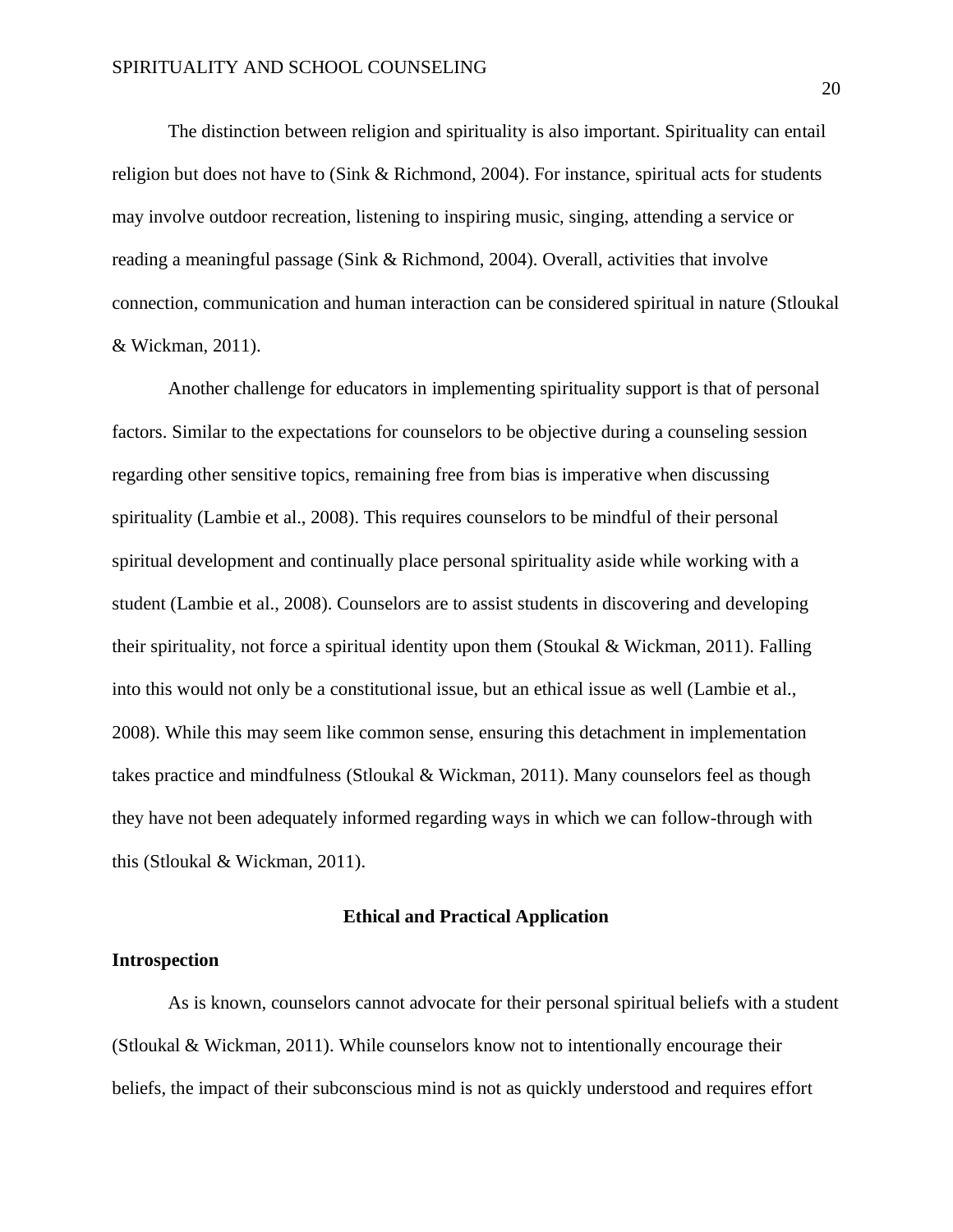(Stloukal & Wickman, 2011). This introspection includes reviewing one's personal and professional beliefs, stereotypes, assumptions, values and biases that can influence counseling practice (Stloukal & Wickman, 2011). The American School Counselor Association (2019) further emphasizes this practice in their professional standards and competencies, stating that one must "understand personal limitations and biases, and articulate how they may affect the school counselors work."

A counselor's spiritual development assessment should be cyclical with continuous incoming knowledge and experience (Stloukal & Wickman, 2011). Questions to consider incorporate topics of the following: parental spirituality, lessons taught as a child, influences on, both individuals and experiences, spiritual beliefs and changes in beliefs throughout life thus far (Stloukal & Wickman, 2011). Further, reviewing one's current spiritual health and status is imperative. (Stloukal & Wickman, 2011).

By utilizing introspection, one can prepare for issues that may cause personal dissonance (Sink, 2004). Personal experiences and beliefs can create challenges for working through specific topics with students in the counseling setting (Sink, 2004). Not only are students on a spiritual journey, but the counselor is as well (Sink, 2004). By checking in with these personal factors, counselors can better control emotional reactions and manage countertransference (Sink, 2004). Countertransference, or projecting personal feelings onto the student, can have detrimental effects on the counseling relationship and progress (Sink, 2004).

Inaccurate assessment of the involvement of spiritual concerns in a student's situation, treating by avoidance or being too focused on spirituality as the source of concern, as well as making inappropriate disclosure can occur (Sink, 2004). To prevent this issue, counselors may also look to supervision for guidance and accountability (Stloukal & Wickman, 2011).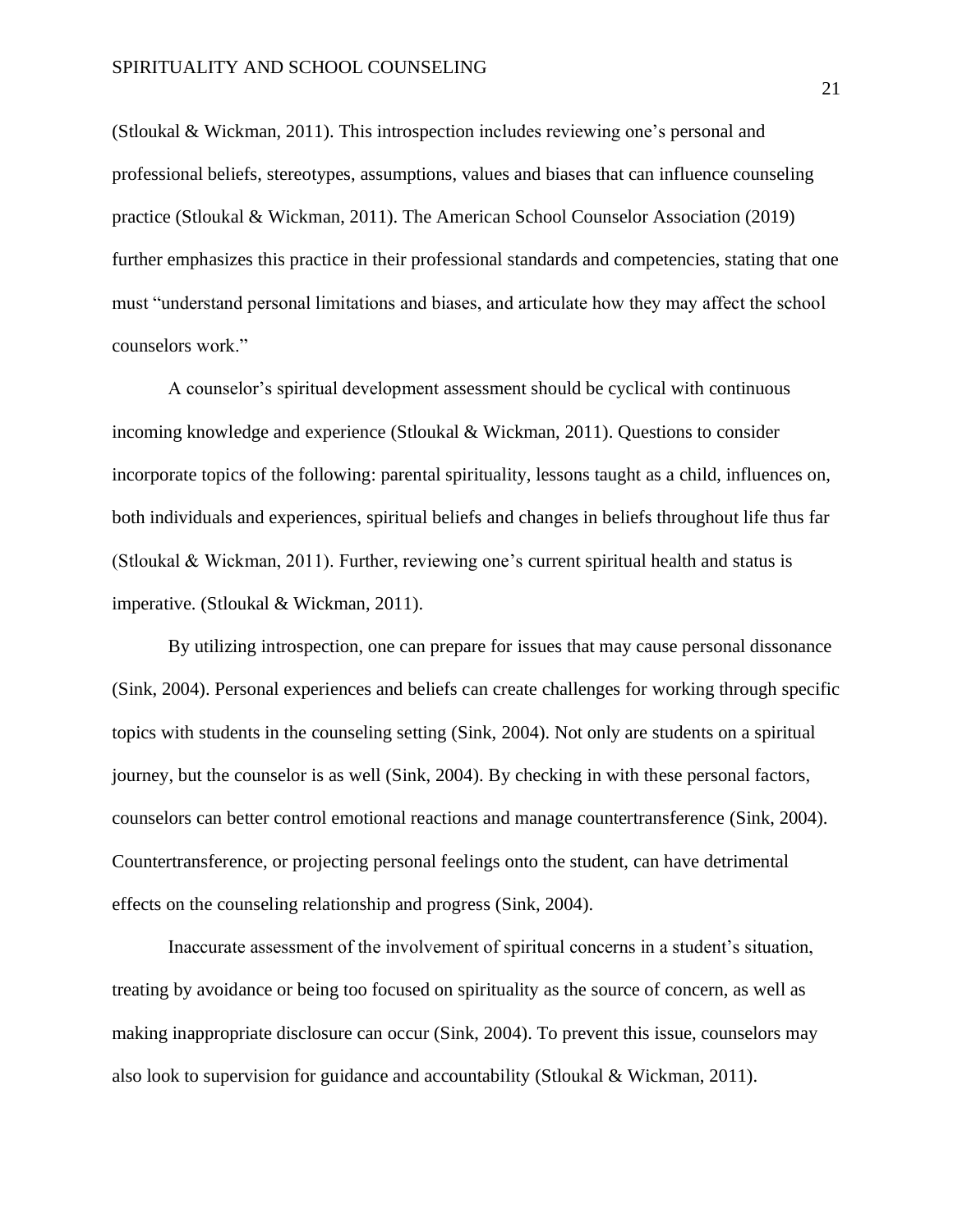## **Best Practices**

With the benefits of spirituality on development notable, discussion regarding practical uses of this component in school counseling appears to be a useful next step. This discussion can assist in developing counselor confidence and knowledge, an area of needed growth self-reported by counselors themselves (Smith-Augustine, 2011). A wide variety of practices have been discussed in literature, but for the purposes of this review, only those provided by a few studies already presented will be analyzed.

Wolf (2004) mentioned that counselors must only focus on student beliefs. Counselors can help facilitate that discussion; however, students should be the ones reflecting (Wolf, 2004). If the counselor begins talking more about themselves that the student, it should be taken as a sign for them to redirect the conversation back to the student (Stloukal & Wickman, 2011). Counselors should also redirect back to the student if they seek out counselor disclosure (Stloukal & Wickman, 2011). This redirection protects counselors from inadvertently imposing their own beliefs and values (Stloukal & Wickman, 2011). It is also important counselors recognize that these conversations can emerge in many different contexts. For instance, spiritual topics may arise in group counseling situations. If this occurs, counselors should focus on modeling a position of curiosity (Stloukal & Wickman, 2011). This allows for facilitation of group discussion, promotes empathy, and allows for movement away from dichotomous thinking, such as right or wrong (Stloukal & Wickman, 2011). No matter the context, counselors should create a safe environment for all students. This requires not only a non-judgmental atmosphere, but also careful thought behind that which is represented physically (Stloukal & Wickman, 2011). For example, office and school décor such as posters and decorations can send messages regarding that which is accepted. Yet another example is that of which holidays are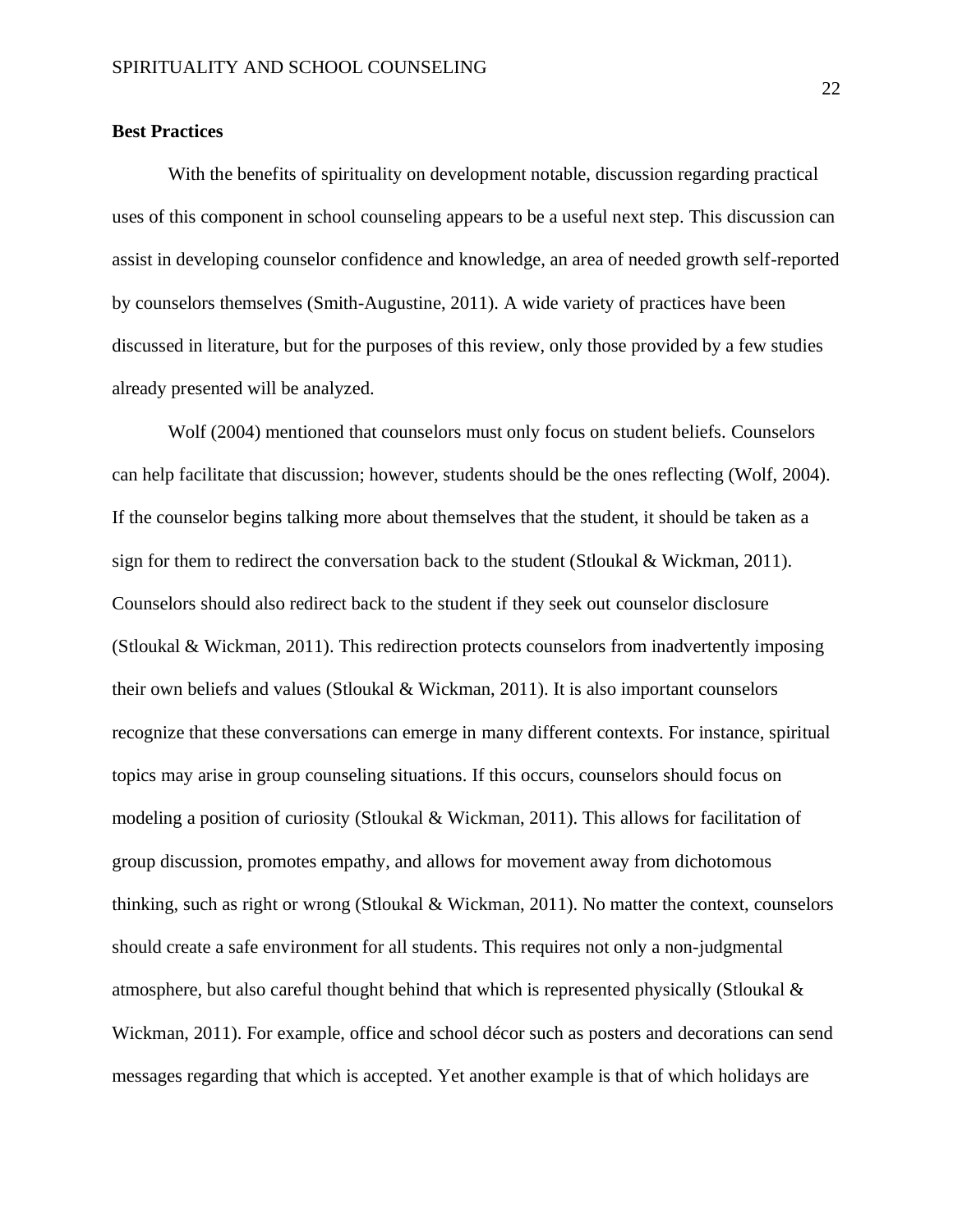celebrated, as differing spiritual beliefs may lead to differences in celebratory beliefs (Stloukal & Wickman, 2011).

There may be times when students require more in-depth counseling services than school counselors are able to provide. Counselors in the school setting need to be able to recognize when it is appropriate to outsource, whether that be to a counselor in the community or a schoolbased mental health counselor within the school (Stloukal & Wickman, 2011). If the student's concerns or questions are out of a counselor's competency or skill, it is their duty to find alternative resources to meet this need with consent and collaboration of the parental figures (Stloukal & Wickman, 2011). Another reason that one may outsource is when personal factors are present that may negatively impact the counseling relationship (Stloukal & Wickman, 2011). For this reason, it is recommended that counselors keep a toolbox specific to spirituality and religiosity containing names and agencies available for referral within the community (Stloukal & Wickman, 2011).

According to Stloukal and Wickman (2011), to effectively maneuver and build the counseling relationship, counselors should embody their professional and personal identities. When counselors inward and outward self are congruent, or authentic, trust and rapport is more firmly established (Stloukal & Wickman, 2011). Rather than abandoning or imposing personal beliefs, counselors can remain a positive example of genuineness (Stloukal & Wickman, 2011). While one cannot promote their spiritual or religious beliefs, they can foster values of hope, respect, joy, kindness, patience, love, self-control, honesty and so forth (Stloukal & Wickman, 2011). While spiritual in nature, these values are aligned to one's professional identity and duties (Stloukal & Wickman, 2011!) When assessing spirituality in students as a wellness component in one's practice, consultation with fellow counselors is also beneficial (Stloukal & Wickman,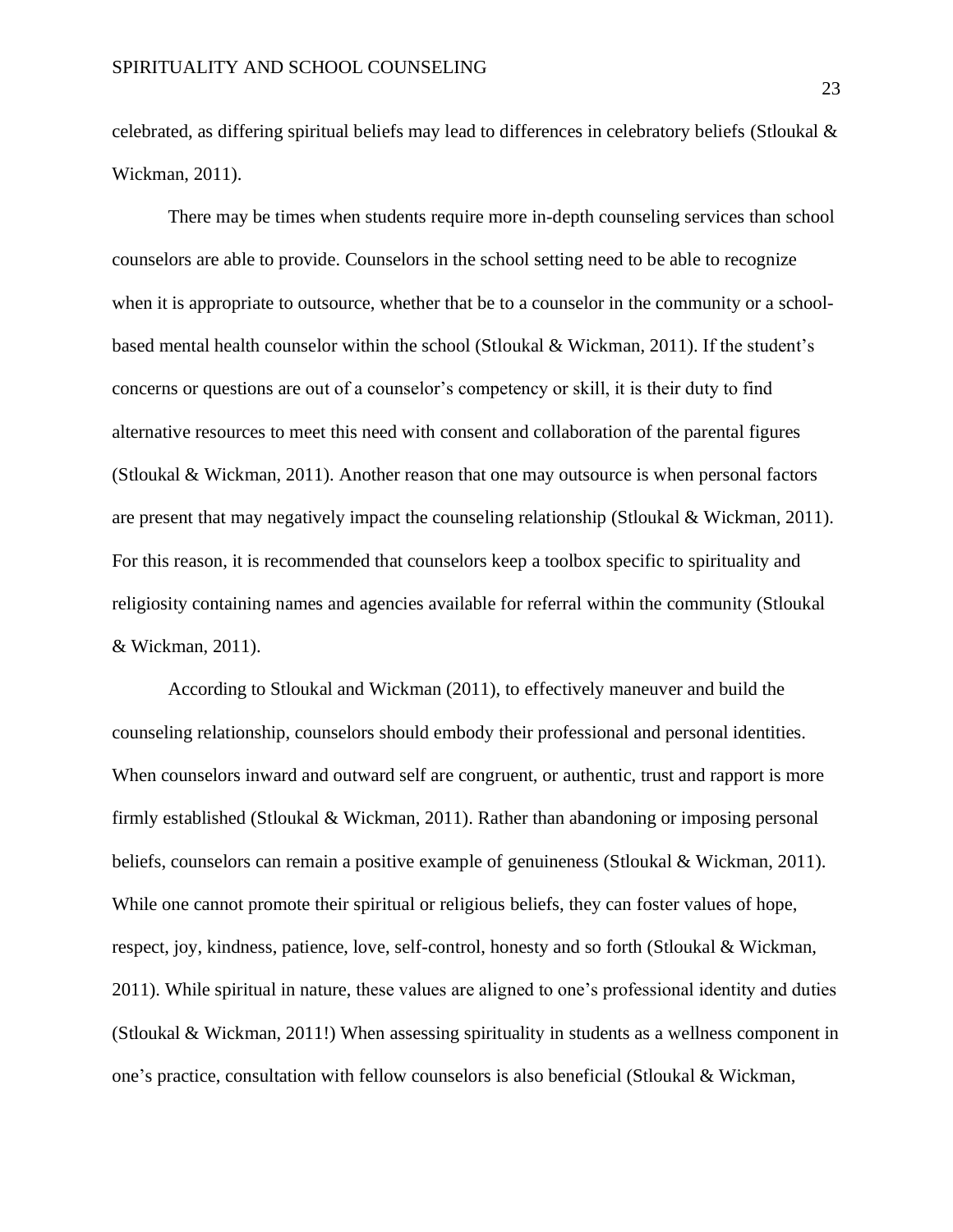2011). This allows for collaboration and guidance in prevention of potential harm as a result of personal bias, as well as misinterpretation of symptoms leading to ineffective intervention (Stloukal & Wickman, 2011).

## *Counseling Theory*

A variety of counseling theories and approaches can be applied when supporting students in their spiritual development. A holistic framework, such as that of Bronfenbrenner's Ecological Model, is useful (Bronfenbrenner, 1994). This approach emphasizes the impact that layers systems have on one's development (Bronfenbrenner, 1994). Each system incorporates interactions that are increasingly more intricate comprised of the individual and other people, objects or symbols in their environment (Bronfenbrenner, 1994). The collection of these components influences one's worldview, including that of their spiritual beliefs (Bronfenbrenner, 1994). A systematic perspective can provide meaningful insight into influences on one's beliefs, such as parental expectations or community involvement. Recognizing this impact can provide direction in conversation (Bronfenbrenner, 1994).

One theory that may be useful in this discussion is that of Reality Theory. This theory, according to Bradley (2014), focuses on helping students identify their core needs. These can include love and belonging, power, freedom, fun and survival, many of which are spiritual values. Discussions surrounding these needs and whether they are being met can lead to growthinducing realizations (Bradley, 2014). Throughout this process, Roger's Person-Centered approach can be of assistance. This not only emphasizes clients worth and dignity, but it also encourages autonomy (Bradley, 2014). Students can be encouraged to make their own decisions, including which values and beliefs they hold (Bradley, 2014).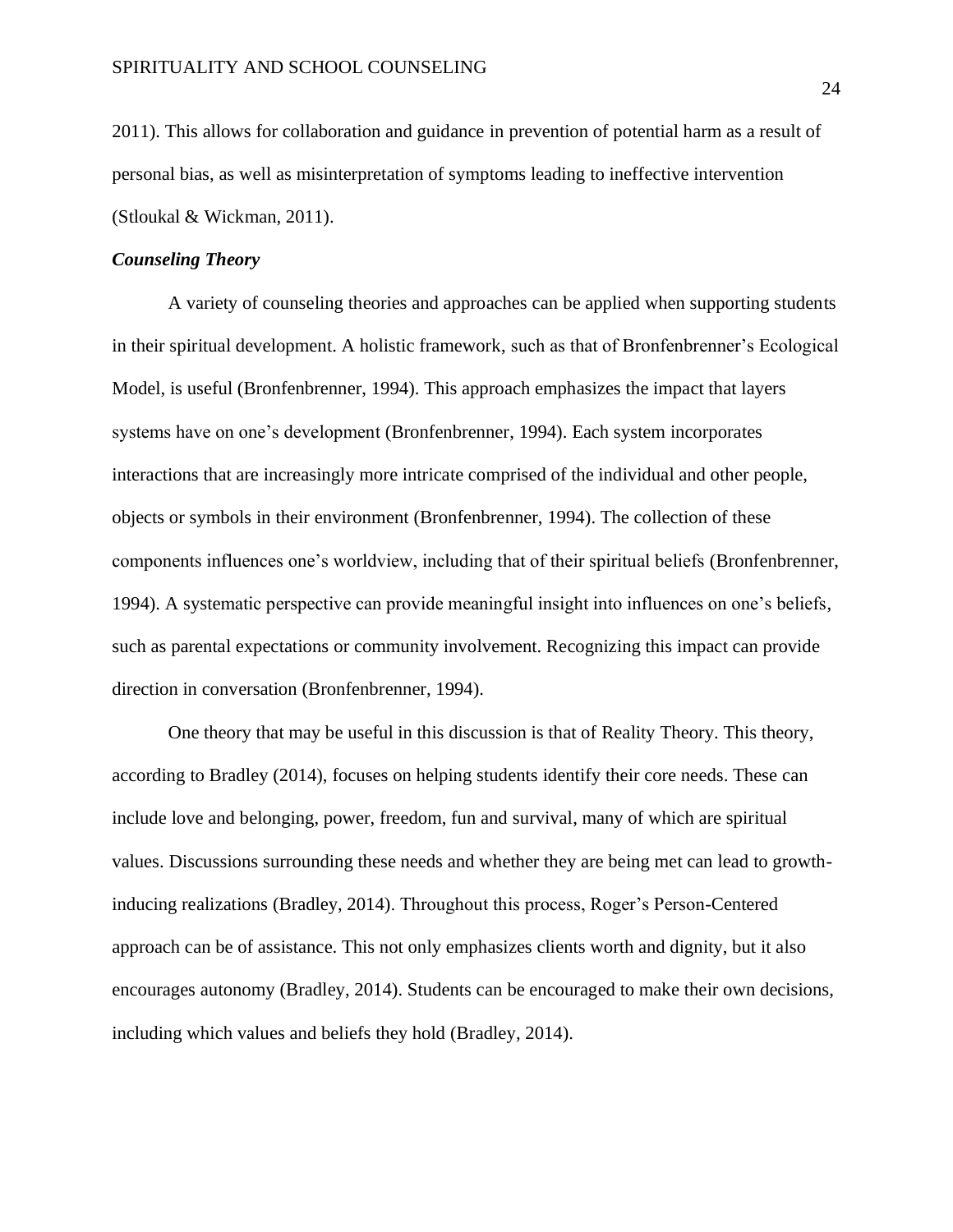#### **Discussion**

Spirituality has a lengthy list of benefits when it comes to adolescent development and life experience. These benefits lie in the areas of mental health, life satisfaction, purpose, and behavior. The historical constraints of the separation between church and state have created hesitancy in the incorporation of spirituality in school counseling. Further concerns such as insufficient knowledge and conversation boundaries are also evident (Smith-Augustine, 2011). Though these concerns exist, it is a school counselor's professional duty to support students in this area. One's spiritual identity is just as important to consider as other identities such as race or gender. With understanding of the differences between religion and spirituality, as well as of related laws and policies, counselors can gain more confidence in their use of spirituality. Remaining self-aware and assessing one's personal beliefs and values is a primary focus in this process. Further actions to be taken for ethical practice is to focus solely on student beliefs, continually seek understanding of the various spiritual practices, consult with fellow professionals, and take on the role of learner rather than expert in spiritual conversations with students. This information is not to suggest that the focus of a school counseling practice should solely be spirituality. Instead, counselors should consider this powerful socializing force and allow students to explore this piece of their lives to the extent that they choose (Lambie et al., 2008). It is the counselor's job to be ready for this conversation!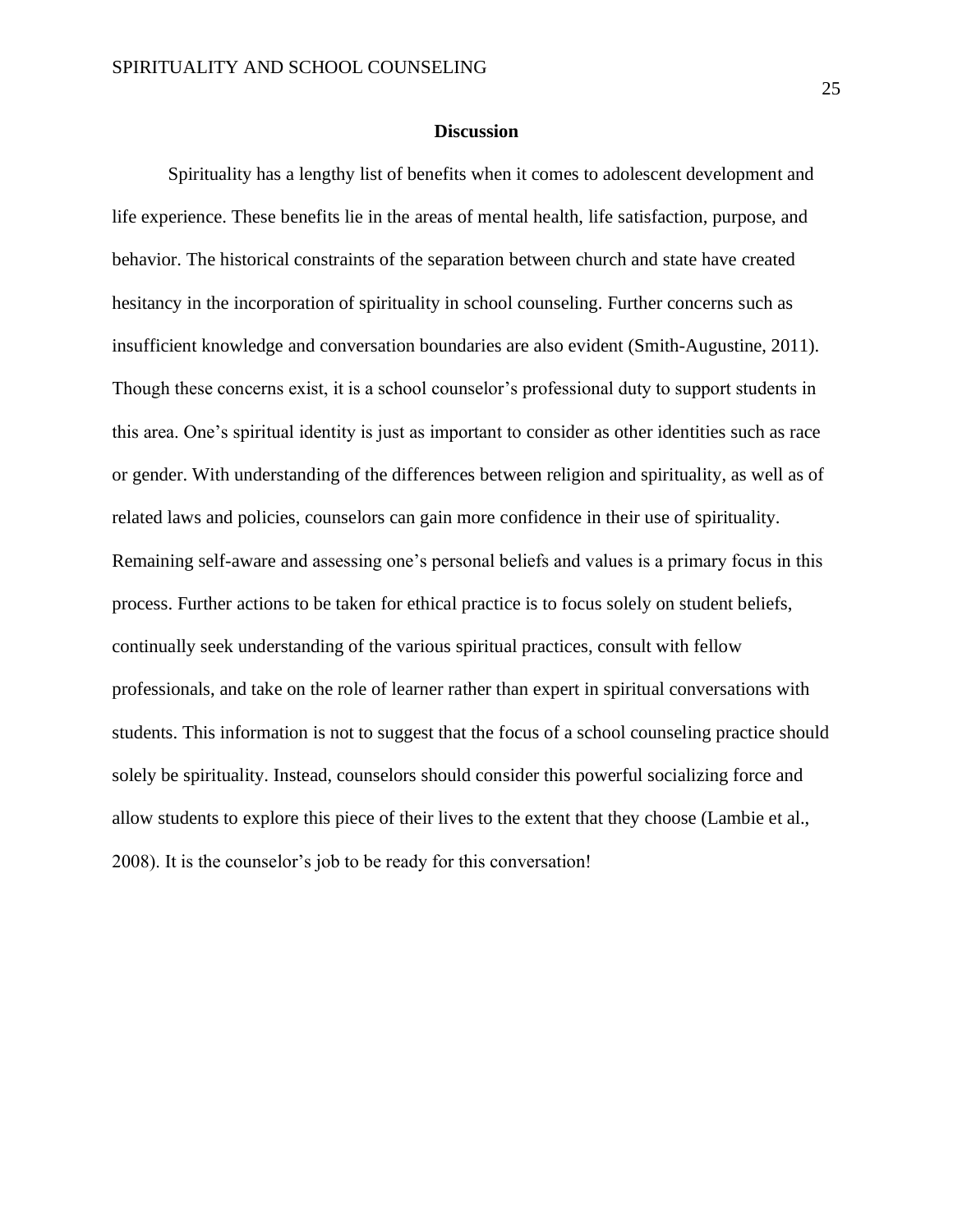#### References

American School Counselor Association. (2019). ASCA school counselor professional standards & competencies.

https://www.schoolcounselor.org/asca/media/asca/home/SCCompetencies.pdf

Association for Spiritual, Ethical and Religious Values in Counseling. (2020). Competencies for addressing spiritual and religious issues in counseling. http://www.aservic.org/?page\_id=133

- Bert. (2011). The influence of religiosity and spirituality on adolescent mothers and their teenage children. *Journal of Youth and Adolescence, 40,* 72-84. https://doi.org/10.1007/s10964- 010-9506-9
- Bradley, E. (2014). Choice theory and reality therapy: An overview. *International Journal of Choice Theory and Reality Therapy, 34*(1).
- Bronfenbrenner. (1994). Ecological models of human development. *International Encyclopedia of Education, 3*(2), 1643-1647.
- Butler-Barnes, Martin, Hope, Copeland-Linder, & Scott. (2018). Religiosity and coping: Racial stigma and psychological well-being among african american girls. *Journal of Religion and Health, 57*, 1980-1995.
- Cashwell, C., & Watts, R. (2010). The new competencies for addressing spiritual and religious issues in counseling. *Counseling and Values, 55.*
- Doss, J. R., Vesely, S. K., Oman, R. F., Aspy, C. B., Tolman, E., Rodine, S., & Marshall, L. (2007). A matched case-control study: Investigating the relationship between youth assets and sexual intercourse among 13 to 14-year-olds. *Child: Care, Health, and Development, 33*, 40 – 44. https://doi.org/10.1111/j.1365-2214.2006.00639.x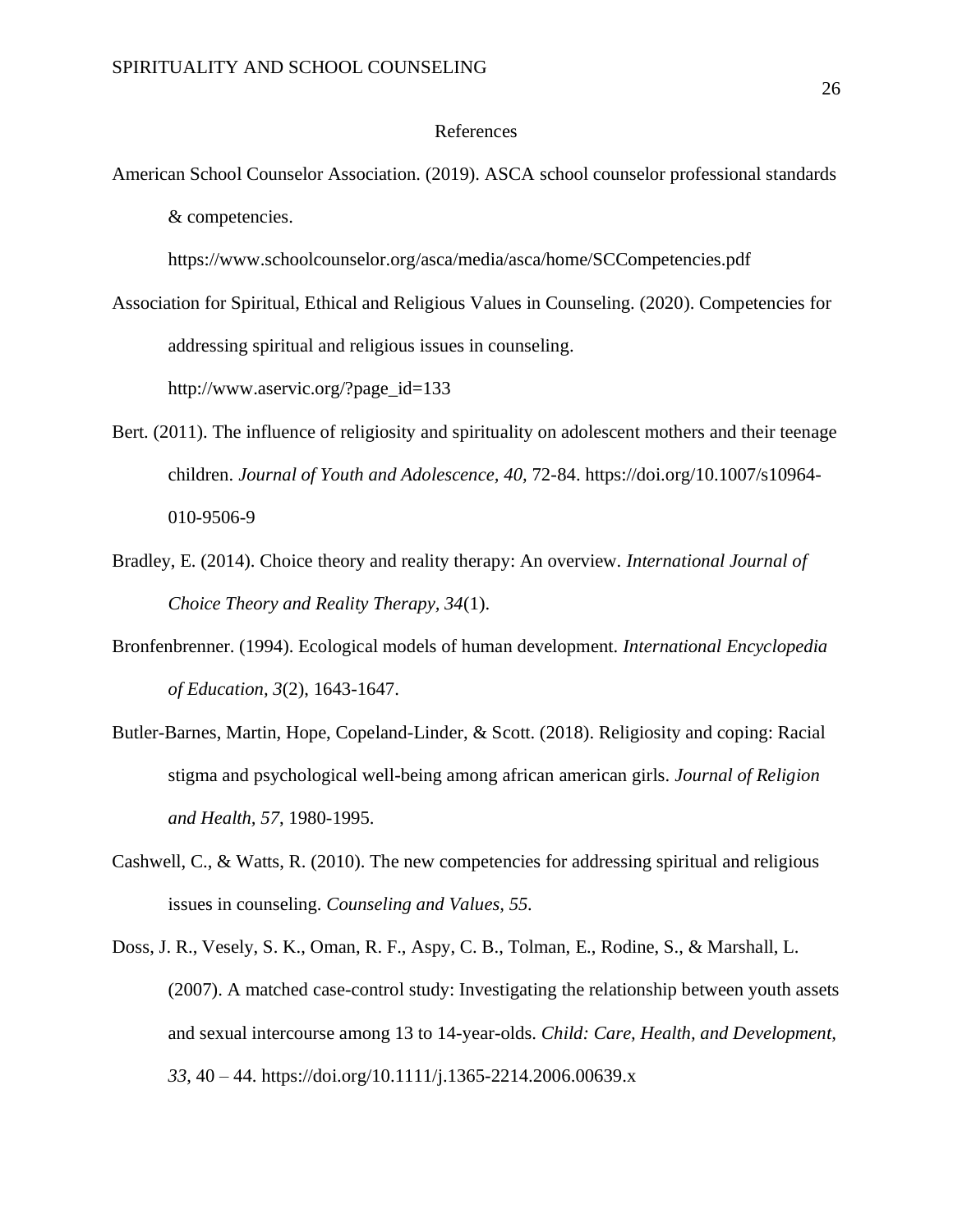- Dyke, Glenwick, Cecero, & Kim. (2009). The relationship of religious coping and spirituality to adjustment and psychological distress in urban early adolescents. *Mental Health, Religion and Culture, 12*(4), 369-383. https://doi.org/10.1080/13674670902737723
- Good, & Willougby. (2014). Institutional and personal spirituality/religiosity and psychosocial adjustment in adolescence: Concurrent and longitudinal associations. *Journal of Youth and Adolescence, 43,* 757-774. https://doi.org/10.1007/s10964-013-9989-2
- Grabbe, Nguy, & Higgins. (2012). Spirituality development for homeless youth: A mindfulness meditation feasibility pilot. *Journal of Child and Family Studies, 21,* 925-937. https://doi.org/10.1007/s10826-011-9552-2
- James, & Fine. (2015). Relations between youths conceptions of spirituality and their developmental outcomes. *Journal of Adolescents, 43*, 171-180. <https://doi.org/10.1016/j.adolescence.2015.05.014>
- James, Fine, & Turner. (2012). An empirical examination of youths' perceptions of spirituality as an internal developmental asset during adolescence. *Applied Developmental Science, 16*(4), 181-194. https://doi.org/10.1080/10888691.2012.722891
- Laflin, M. T., Wang, J., & Barry, M. (2008). A longitudinal study of adolescent transition from virgin to nonvirgin status. *Journal of Adolescent Health, 42*, 228-236. doi:10.1016/j/jadohealth.2007.08.014
- Lambie, Davis, & Miller. (2008). Spirituality: Implications for professional school counselors' ethical practice. *Counseling and Values, 52*.
- Ludden. (2011). Engagement in school and community civic activities among rural adolescents. *J Youth Adolescence, 40*, 1254-1270. https://doi.org/10.1007/s10964-010-9536-3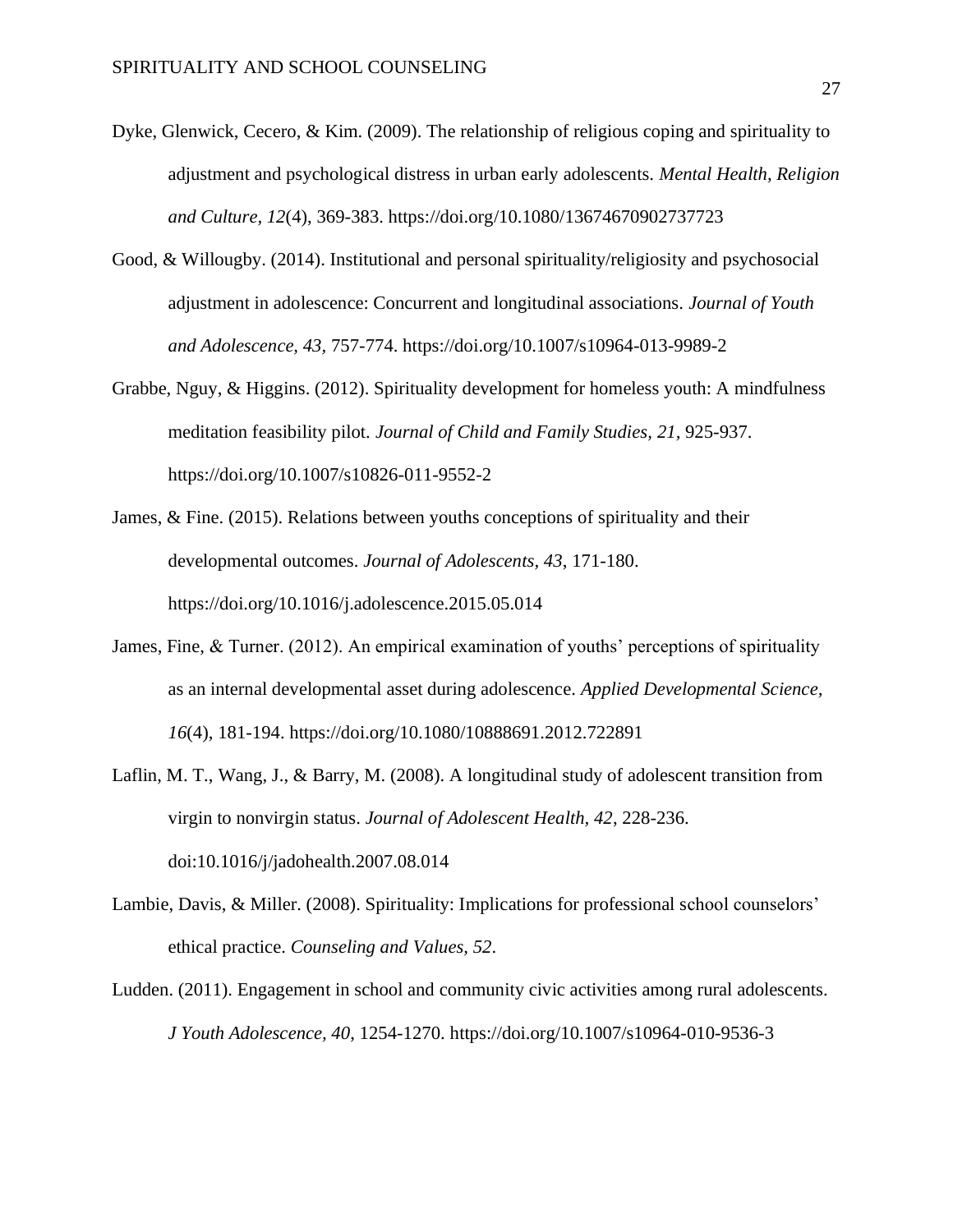- Malinakova, Geckova, Dijk, Kalman, Tavel, & Reijneveld. (2018). Adolescent religious attendance and spirituality: Are they associated with leisure-time choices? *PLoS ONE, 13*(6). https://doi.org/10.1371/journal.pone.0198314
- Markstrom. (1999). Religious involvement and adolescent psychosocial development. *Journal of Adolescence, 22,* 205-221.
- Marques, Lopez, & Mitchell. (2013). The Role of Hope, Spirituality and Religious Practice in Adolescents' Life Satisfaction: Longitudinal Findings. *Journal of Happiness Studies, 14*, 251-261. https://doi.org/10.1007/s10902-012-9329-3
- Pearce, Little, & Perez. (2003). Religiousness and depressive symptoms among adolescents. *Journal of Clinical Child and Adolescent Psychology, 3*(2), 267-276.
- Pizzigoni, Fox, & O'Grady. (2019). The role of theistic spirituality in adolescent girls' body esteem: A pilot outcome study. *Counseling and Values, 64.*  https://doi.org/10.1002/cvj.12095
- Quinn. (2017). Supporting generous purpose in adolescence: The roles of school climate and spirituality. *International Journal of Children's Spirituality, 22*(3), 187-219. <https://doi.org/10.1080/1364436X.2017.1373077>
- Salas-Wright, Olate, & Vaughn. (2013). Religious coping, spirituality, and substance use and abuse among youth in high-risk communities in san salvador, el salvador. *Substance Use and Misuse, 48*, 791-805. https://doi.org/10.3109/10826084.2013.793357
- Sink. (2004). Spirituality and comprehensive school counseling programs. *Professional School Counseling, 7*(5).
- Sink, & Devlin. (2011). Special section: Spirituality and school counseling. *Counseling and Values, 55.*